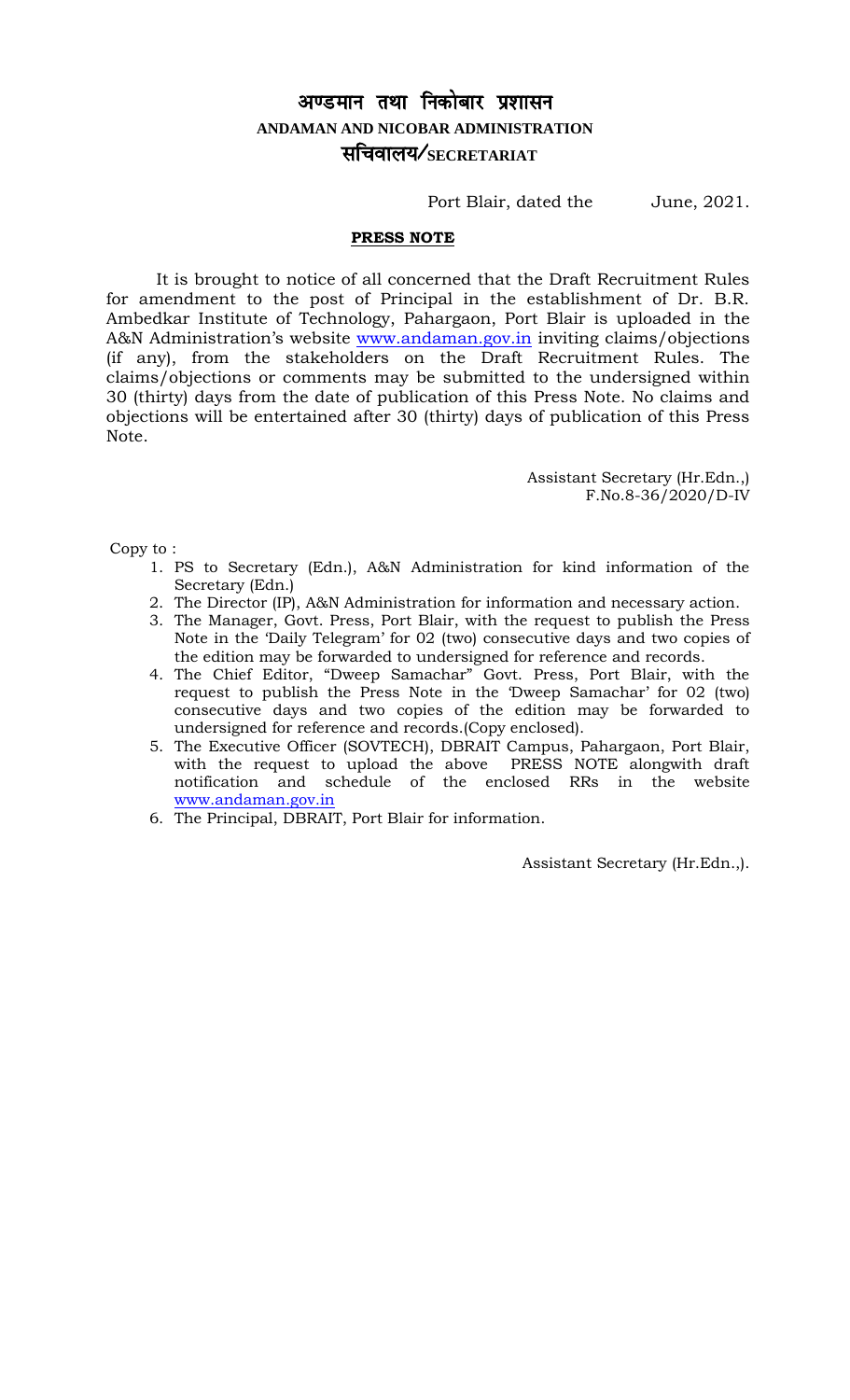## **MINISTRY OF HUMAN RESOURSE DEVELOPMENTG (Department of Higher Education**)

#### **NOTIFICATION**

New Delhi, the …….June, 2021.

**G.S.R…………………….** In exercise of the powers conferred by the proviso to article 309 of the Constitution of India, with the approval of UPSC vide their letter No…………………………………………………. and in supersession of Notification No.96 dated 19th June, 2006, the President hereby makes the following rules regulating the method of recruitment to the Group 'A' post of Principal in the establishment of Dr. B. R. Ambedkar Institute of Technology, Pahargaon under the Andaman & Nicobar Administration, namely:-

#### 1. **Short title and commencement:-**

- (i) These rules may be called the Dr**.** B.R. Ambedkar Institute of Technology, Pahargaon under the Andaman & Nicobar Administration, Group 'A' post of Principal in Dr**.** B.R. Ambedkar Institute of Technology, Pahargaon Recruitment Rules-2020.
- (ii) They shall come into force on the date of their publication in the official Gazette.
- 2. **Number of posts, classification and pay band and grade pay or pay scale:-**

The number of post, its classification and pay band and grade pay or pay scale attached thereto shall be as specified in columns (2) to (4) of the said Schedule.

#### **3. Method of recruitment, age-limit, qualifications etc.:-**

The method of recruitment, age-limit, qualifications and other matters relating to the said post shall be as specified in column (5) to (13) of the Schedule aforesaid.

- 4. **Disqualification :-** No person:
	- a) Who has entered into or contracted a marriage with a person having a spouse living; or
	- b) Who, having a spouse living has entered into or contracted marriage with any person, shall be eligible for appointment to the said post:

Provided that the Central Government may, if satisfied that such marriage is permissible under the personal law applicable to such person and the other party to the marriage and that there are other grounds for so doing, exempt any person from the operation of this rule.

#### **1. Initial Constitution:-**

The incumbents holding the post of Principal/Director at Dr. B.R. Ambedkar Institute of Technology under Andaman and Nicobar Administration, Pahargaon, Port Blair on regular basis vide MHRD Office Order No. 4-10/2010- TS-II dated 20.12.2011 before the commencement of these rules shall be deemed to have been appointed in accordance with the provisions of these rules.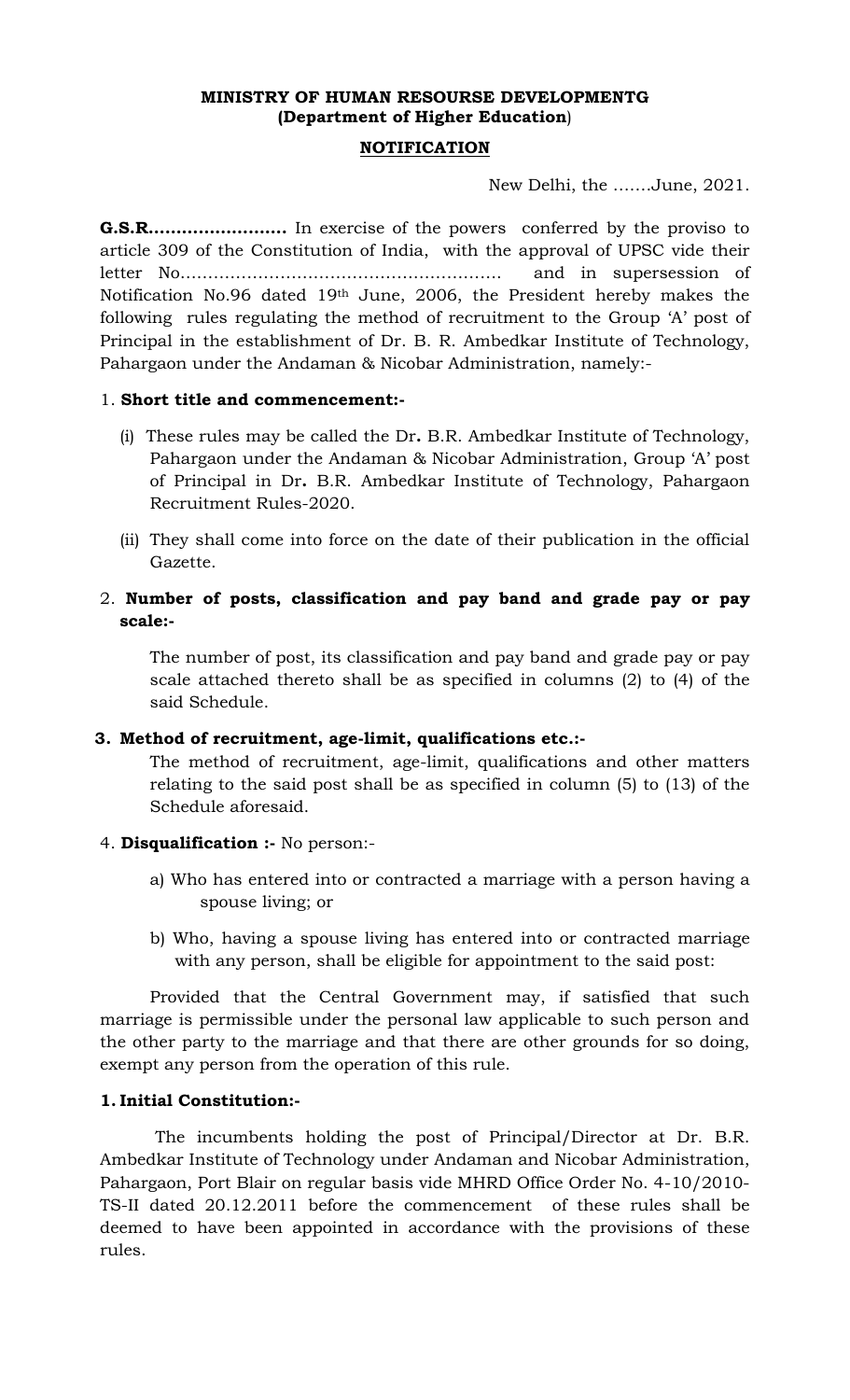#### 6. **Power to relax:-**

Where the Central Government is of the opinion that it is necessary or expedient so to do, it may, by order, for reasons to be recorded in writing and in consultation with the Union Public Service Commission relax any of the provisions of these rules with respect to any class or category of persons.

#### **4. Saving:-**

Nothing in these rules shall affect reservation, relaxation of age limit and other concessions required to be provided for the Scheduled Castes, the Scheduled Tribes, ex-Servicemen and other special categories of persons in accordance with the orders issued by the Central Government from time to time in this regard.

Joint Secretary (Admn.)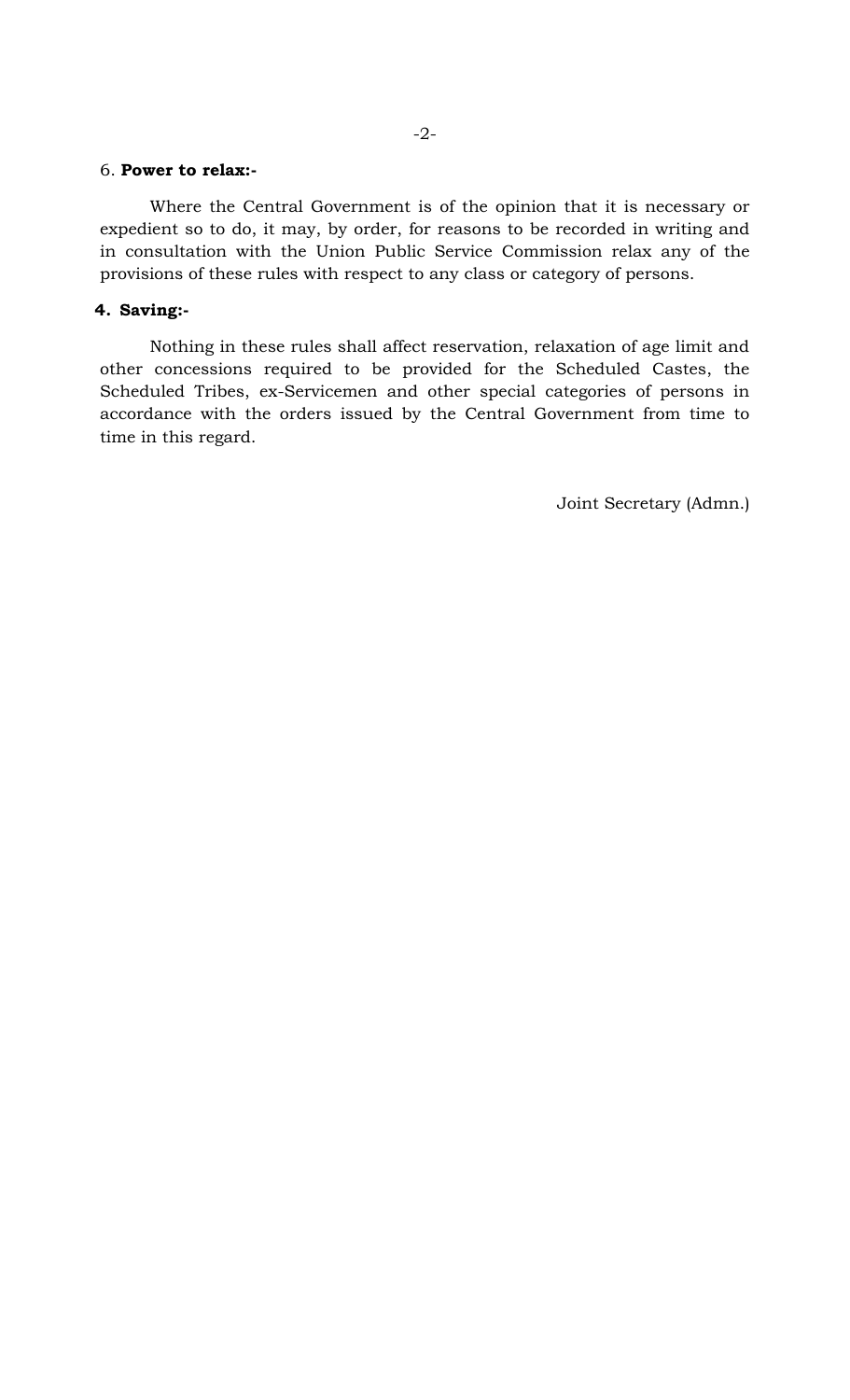#### **SCHEDULE**

| S.No.          | <b>Parameter</b>                                 | <b>Proposed RR</b>                                                                                                                                                                                                                                    |
|----------------|--------------------------------------------------|-------------------------------------------------------------------------------------------------------------------------------------------------------------------------------------------------------------------------------------------------------|
| $\mathbf{1}$   | Name of the Post                                 | Principal                                                                                                                                                                                                                                             |
| $\overline{2}$ | No. of Post                                      | 01 * 2020 (subject to variation depended on<br>work load)                                                                                                                                                                                             |
| 3              | Classification                                   | General Central Services Group 'A', Gazetted,<br>Non Ministerial                                                                                                                                                                                      |
| 4              | Pay Band and Grade<br>Pay/Pay Scale              | Level 14<br>Rs. 144200- Rs. 224100/-<br>(AICTE Pay Matrix 2019)                                                                                                                                                                                       |
| 5              | Whether selection post<br>or non-selection post  | Selection                                                                                                                                                                                                                                             |
| 6              | Age limit<br>fordirectrecruitment                | Not exceeding 50 years (relaxable for Govt.<br>Servants upto 5 years in accordance with<br>instructions / order issued by the Central Govt.).<br>Note:- The crucial date of determining the age<br>limit shallbe advertised by UPSC/SSC               |
| $\overline{7}$ | Educational and other<br>qualifications required | AICTE Notification dated 01.03.2019, Clause<br>5.2(f) (PageNo. 14 to 15/Crs.)                                                                                                                                                                         |
|                | forthe direct recruits                           | <b>Direct Recruitment</b>                                                                                                                                                                                                                             |
|                |                                                  | a) Ph. D. degree and First Class or equivalent at<br>eitherBachelor's<br><sub>or</sub><br>Master's level<br>in<br>the<br>relevantbranch                                                                                                               |
|                |                                                  | b) At least two successful Ph.D. guided as<br>supervisor / Co-Supervisor and minimum 8<br>research publications in SCI journals / UGC/<br>AICTE approved list of journals.                                                                            |
|                |                                                  | c) Minimum 15 years of experience in teaching /<br>research/industry, out of which at least 3 years<br>shall be at the postequivalent to that of<br>Professor.                                                                                        |
|                |                                                  | <b>Notes:</b>                                                                                                                                                                                                                                         |
|                |                                                  | 1. This position shall be of contractual in nature<br>for 5 years and can be extended for one more<br>term depending upon the performance.                                                                                                            |
|                |                                                  | 2. Performance assessment shall be carried out<br>through a committee appointed by the<br>affiliating University.                                                                                                                                     |
|                |                                                  | 3. After completing the final<br>the<br>term,<br>incumbent shall join back his / her parent<br>organization in the previous designation from<br>he / she has proceeded with the designation<br>as Professor / Senior Professor as the case<br>may be. |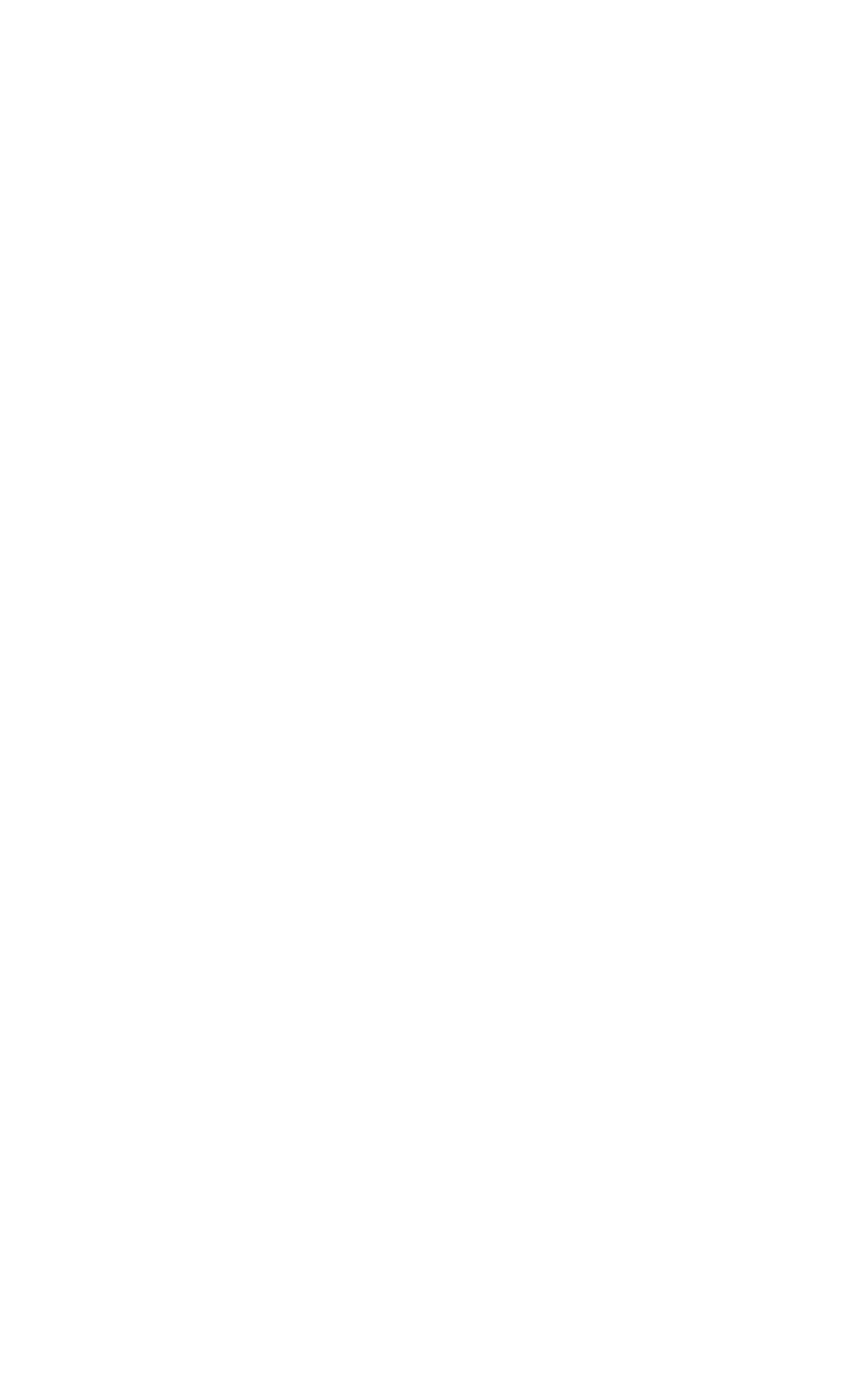| S.No. | Parameter | <b>Proposed RR</b>                                  |
|-------|-----------|-----------------------------------------------------|
|       |           | <b>NOTE 1:</b>                                      |
|       |           | Existing incumbents recruited as a Faculty with     |
|       |           | basic minimum qualifications such as<br>the         |
|       |           | M.Sc. (Mathematics), M.Sc. (Biotechnology), M.Sc,   |
|       |           | (Electronics), M.Sc. (Computer Science & allied     |
|       |           | subjects), M.Sc. (Physics), M.Sc. (Chemistry),      |
|       |           | MCA, PGDM, AMIE /M. Com and any other               |
|       |           | similar qualifications which were considered        |
|       |           | eligible at the time of recruitment or taken        |
|       |           | admission in such courses before publication of     |
|       |           | the AICTE Gazette dated 13th March 2010 are         |
|       |           | to be considered as eligible for promotion as well  |
|       |           | as direct recruitment in the same or other          |
|       |           | institutions, subject to fulfillment of other       |
|       |           | eligibility criteria and higher qualifications as   |
|       |           | prescribed, if any, for various teaching posts.     |
|       |           | [AICTE Notification dated 01,03.2019, Clause        |
|       |           | 7.5 (Page No. 17/Crs.)                              |
|       |           | <b>NOTE 2:</b>                                      |
|       |           | (i). The exact branch of engineering in which the   |
|       |           | educational qualification and experience are        |
|       |           | required, will be indicated at the time of          |
|       |           | recruitment, [May refer AICTE Notification          |
|       |           | dated 01.03.2019, Clause 7.4 (Page<br>No.           |
|       |           | 17/Crs.                                             |
|       |           | (ii) Equivalence for Ph.D is based on publication   |
|       |           | of 5 International Journal papers, each Journal     |
|       |           | having a cumulative impact index of not less        |
|       |           | than 2.0, with incumbent as the main author         |
|       |           | and all 5 publications being in the, authors'       |
|       |           | area of specialization. Alternatively, the person   |
|       |           | should have obtained at least two patents or        |
|       |           | contributed to the increased productivity in the    |
|       |           | place of work recognized at state or national       |
|       |           | level of elected as a Fellow of any of the national |
|       |           | academies. However, the procedure of providing      |
|       |           | equivalence shall be devised by concerned           |
|       |           | affiliating university. [May refer AICTE            |
|       |           | Notification dated 01.03.2019, Clause 7.2           |
|       |           | (Page No. 16/Crs.)]                                 |
|       |           | (iii) Experience at diploma institutions is also    |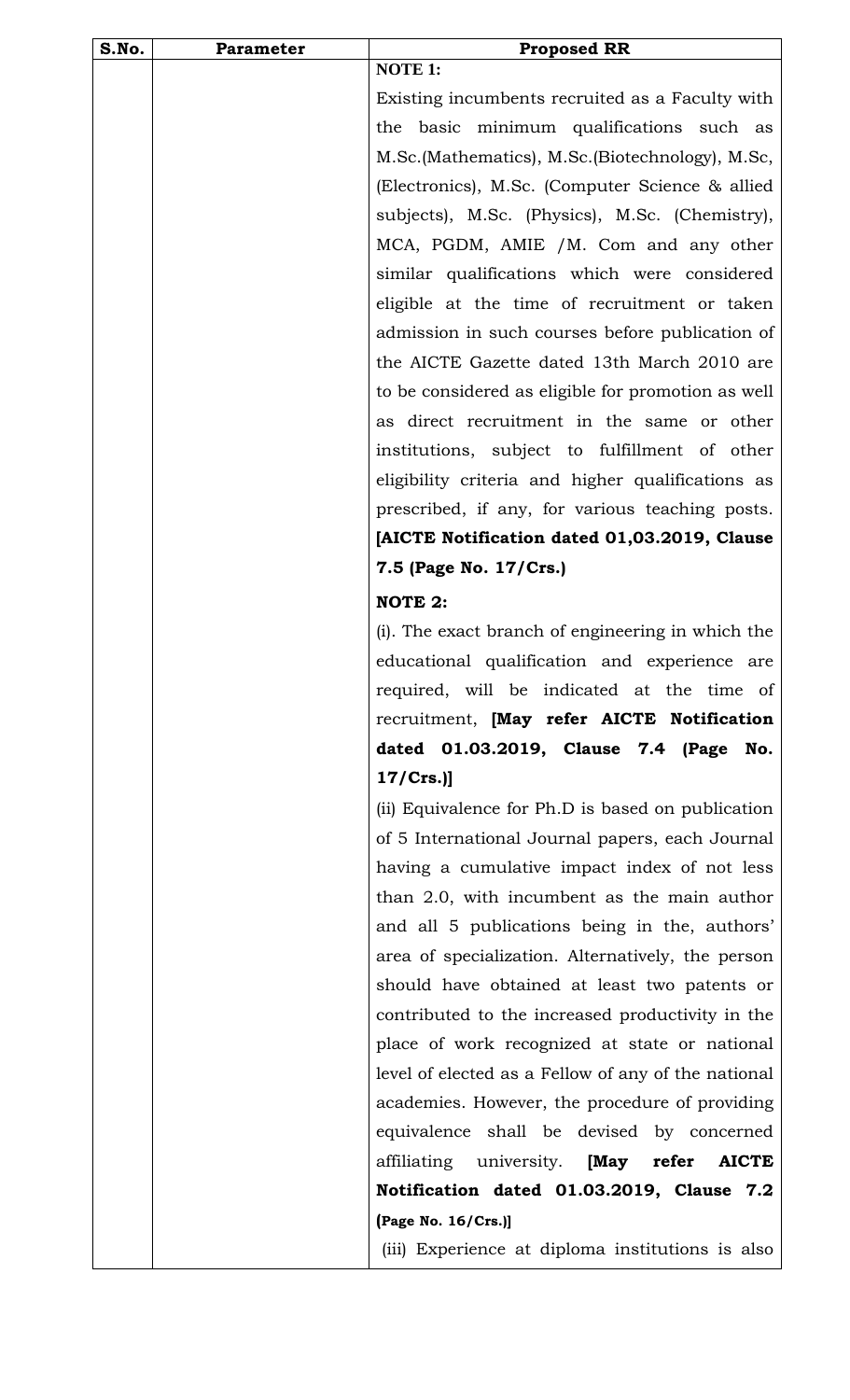|    |                                                                                                                                                                                             | considered equivalent to experience in degree                                                                                                                                                                                                                                                                                                             |
|----|---------------------------------------------------------------------------------------------------------------------------------------------------------------------------------------------|-----------------------------------------------------------------------------------------------------------------------------------------------------------------------------------------------------------------------------------------------------------------------------------------------------------------------------------------------------------|
|    |                                                                                                                                                                                             | level institutions at appropriate level and as                                                                                                                                                                                                                                                                                                            |
|    |                                                                                                                                                                                             | applicable provided scale of pay, qualification,                                                                                                                                                                                                                                                                                                          |
|    |                                                                                                                                                                                             | experience and research contribution are same                                                                                                                                                                                                                                                                                                             |
|    |                                                                                                                                                                                             | for the post under consideration as per AICTE                                                                                                                                                                                                                                                                                                             |
|    |                                                                                                                                                                                             | notification<br>dated 01.03.2019 [May refer                                                                                                                                                                                                                                                                                                               |
|    |                                                                                                                                                                                             | AICTE Notification dated 01.03.2019, Clause                                                                                                                                                                                                                                                                                                               |
|    |                                                                                                                                                                                             | 2.26 (Page No--08/Crs)].                                                                                                                                                                                                                                                                                                                                  |
|    |                                                                                                                                                                                             | Future, count of past service will be as per<br>clause 2.25 of ACITE Notification dated<br>01.03.2019                                                                                                                                                                                                                                                     |
|    |                                                                                                                                                                                             | iv) If a Class or division is not awarded,<br>minimum of 60 percent marks in aggregate shall<br>be considered equivalent to first class or<br>division. If a Grade point is adopted the Grade<br>Point Average will be converted into equivalent<br>marks as below                                                                                        |
|    |                                                                                                                                                                                             | Grade Point<br>Equivalent<br>6.25<br>55 percent<br>6.75<br>60 percent<br>7.25<br>65 percent                                                                                                                                                                                                                                                               |
|    |                                                                                                                                                                                             | 7.75<br>70 percent                                                                                                                                                                                                                                                                                                                                        |
|    |                                                                                                                                                                                             | 8.25<br>75 percent                                                                                                                                                                                                                                                                                                                                        |
|    |                                                                                                                                                                                             | [May<br><b>AICTE</b><br><b>Notification</b><br>refer<br>dated<br>01.03.2019, Clause 7.3 (Page No-16/Crs)].                                                                                                                                                                                                                                                |
| 8  | Whether<br>Age<br>and<br>Educational qualification<br>prescribed for<br>direct<br>recruit will apply in case<br>of promotees?                                                               | Not Applicable                                                                                                                                                                                                                                                                                                                                            |
| 9  | Period of probation, if<br>any                                                                                                                                                              | No Probation                                                                                                                                                                                                                                                                                                                                              |
| 10 | whether<br>by<br>direct<br>recruitment<br>or<br>by<br>promotion or deputation<br>/absorption<br>and<br>percentage of the post to<br>be filled by various<br>methods                         | Method of Recruitment, Direct Recruitment - On Contractual Basis                                                                                                                                                                                                                                                                                          |
| 11 | In case of recruitment                                                                                                                                                                      | a) Deputation basis:                                                                                                                                                                                                                                                                                                                                      |
|    | promotion/<br>by<br>deputation/ absorption,<br>grades from<br>which<br>promotion/ deputation<br>/ transfer, grades from<br>which promotion<br>or<br>deputation/ absorption<br>is to be made | i) Holding an analogous posts on regular basis<br>ii) with 03 year's regular service in posts in the<br>Level 14 as per AICTE Notification (Degree) 2019<br>and<br>b) possessing the educational qualifications<br>prescribed for direct recruits under para 7<br>(May refer Clause 3.11.4 of DoPT - Notification<br>dated 31.12.2010, Page No. 103/Crs.) |
| 12 | If a DPC exist, what is<br>its composition                                                                                                                                                  | Group 'A' DPC (for confirmation of Direct<br>Recruits):                                                                                                                                                                                                                                                                                                   |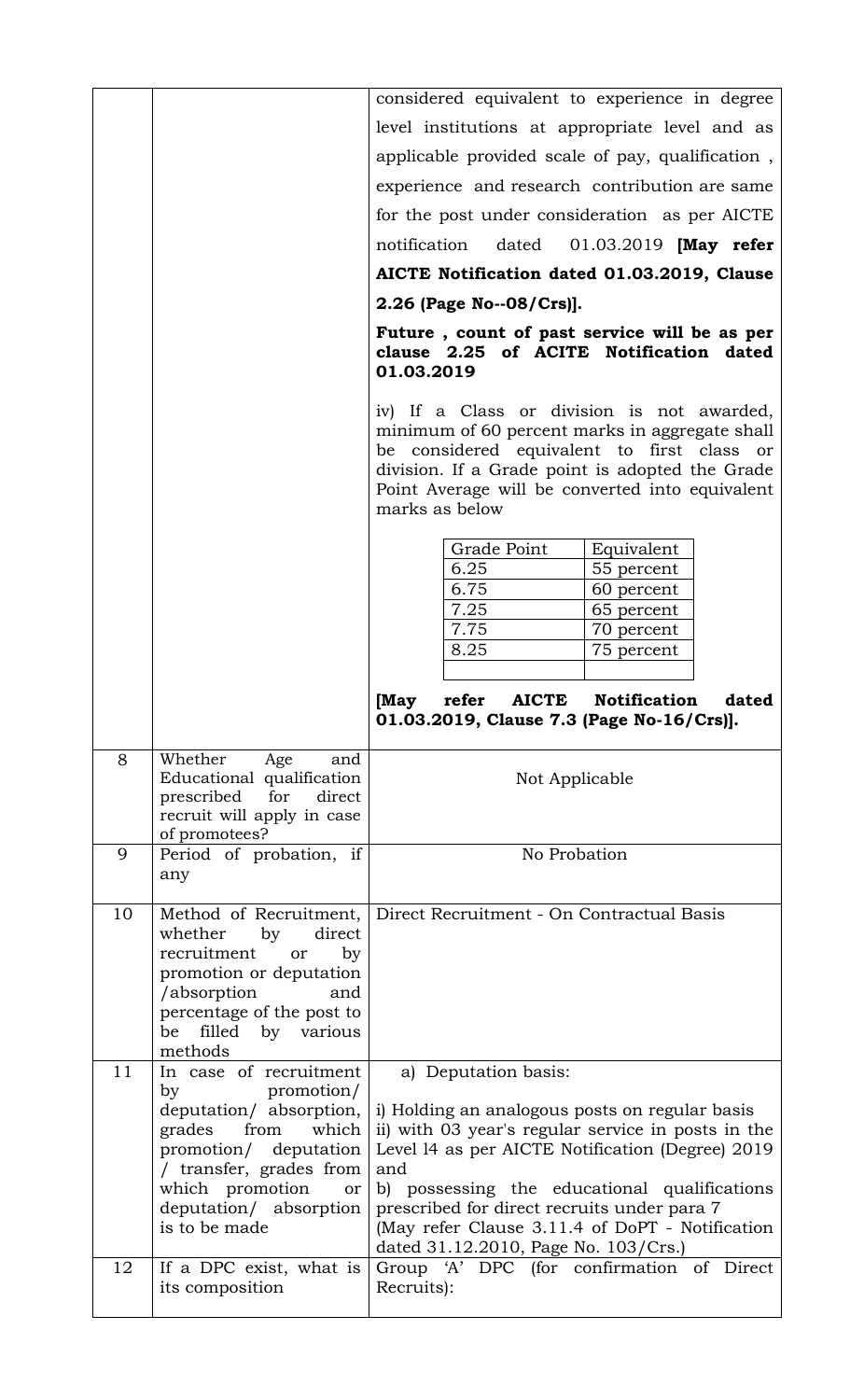|    |                                          | 1. Chief Secretary, A & N Admn. - Chairman                           |
|----|------------------------------------------|----------------------------------------------------------------------|
|    |                                          | 2. Secretary (Edn), A & N Admn. - Member                             |
|    |                                          | 3. Secretary (Law), A & N Admn. - Member                             |
| 13 |                                          | Circumstances in which   Consultation with UPSC is necessary on each |
|    | UPSC is to be consulted $\vert$ occasion |                                                                      |
|    | in making recruitment                    |                                                                      |

# **Responsibilities of Principal**

**Responsibilities include:**

Reporting only to the top Management (Chairman and Secretary Education) of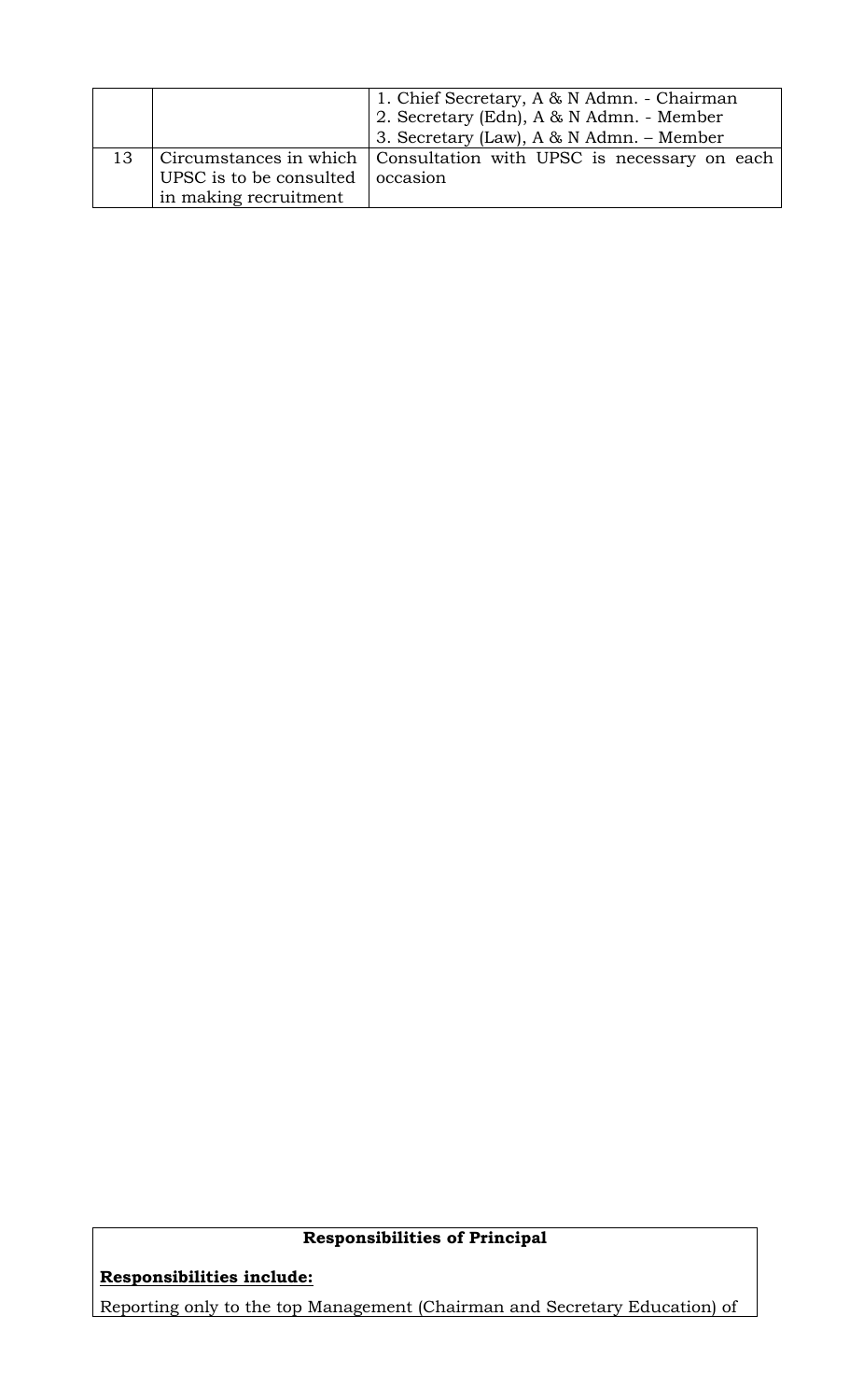the institute and assisting them in the following functions of the institute.

- 1. Regulation / Monitoring
- 2. Development Functions
- 3. Strategic Functions
- 4. Leadership Functions
- 5. Visionary Functions

#### **Regulation / Monitoring:**

One of the important responsibilities of a Principal is regulation of academic and general administration and monitoring the systems, policies, procedures and functioning of the institution so as to fulfill the expectations of the governmental monitoring bodies such as All India Council for Technical Education, Department of Technical Education and the University; along with the expectations of the top management; students and their parents. The following are some of the important responsibilities coming under this category.

- 1. Monitoring the functioning of the academic and administrative staff and to see that they fulfill all their responsibilities as prescribed.
- 2. Monitoring the conduct of both administrative and academic staff in terms of their regularity, discipline and conduct.
- 3. Monitoring the student discipline and conduct (including attendance) and maintaining the decorum of the institution.
- 4. Monitoring effective teaching as per the prescribed curriculum and as per the teaching / institutional methodology suggested by the University / AICTE / Management.
- 5. Monitoring all the procedures to be followed by the office which include admission, fee collection, attendance, recruitment, salary payments, purchases and procurements, accounts and audit and any such other matter related to the administration of the college.
- 6. Monitoring all the laisoning activities within the Institute & also governmental, corporate and other academic bodies / institutions.
- 7. Monitoring the conduct of meetings on behalf of institutions which include the meetings of staff, HoDs, Coordinators, College Academic Council and the Governing Council. Monitoring the procurement and purchase of the entire necessary infrastructure like furniture & fittings, lab equipment, books and any such other requirement for the institution as per the prescribed procedures.
- 8. Monitoring the auditing and inspections of the institution conducted by the regulator bodies such as AICTE, government, and university apart from the ones conducted by the top management.
- 9. Maintaining the infrastructure of the institution with the help of concerned staff and protecting the life and property of all those connected with the institution.
- 10.Maintaining cordial relations with all stakeholders who are connected to the institution both directly and indirectly.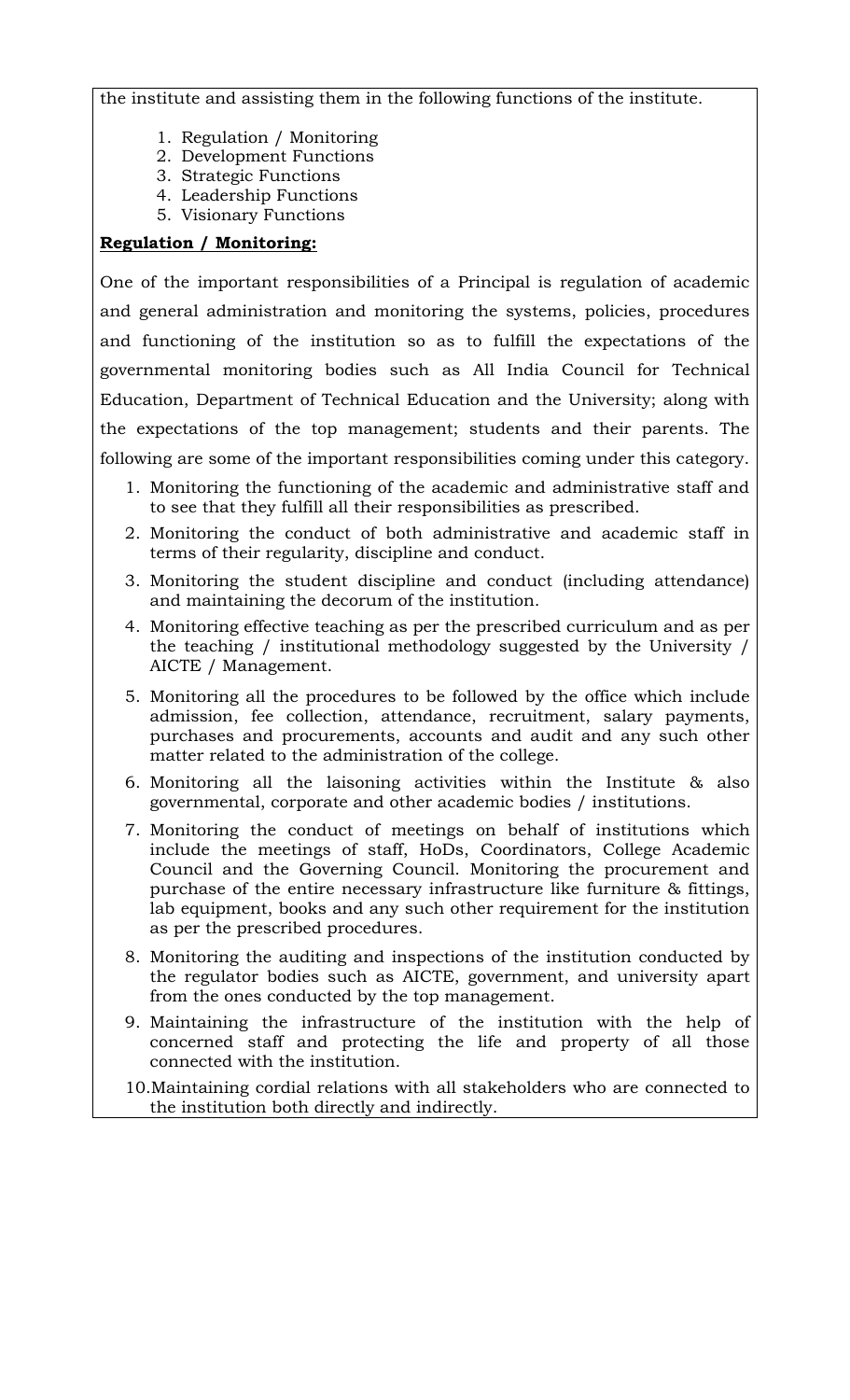### **Developmental Functions:**

Principal also needs to take-up developmental functions which are very important for the development of the institution. The following are some of the developmental functions to be taken up by the Principal.

- 1. The Principal needs to locate, contact, attract and recruit the right kind of the faculty members suitable for the institution keeping in view the future needs of the institution.
- 2. Nurturing and facilitating the faculty and giving all the necessary guidance and support.
- 3. Identifying the core competencies of the institution either existing or probabilistic and projecting these core competencies.
- 4. Focusing on building an image for the institution at an overall level or in terms of a particular strength either in terms of a department or activities,
- 5. Developing the working and learning culture in the institution.
- 6. Developing the necessary infrastructure most importantly the library, laboratory with international ambience.

## **Strategic Functions**

Principal needs to shoulder various strategic functions which are aimed at developing network and develop alliances which pay rich dividends in long term. The following are some of the strategic functions.

- 1. Developing a strong association with industry, research and consultancy establishments and signing Memorandum of Understandings aimed at improving specific strengths of the college.
- 2. Developing a strong industry support and getting the industrialists and business people on the governing council and other advisory bodies of the college.
- 3. Contributing to various governmental and non-governmental agencies resources from the side of the institution so as to gain long term association and commitment from these bodies.

## **Leadership Functions:**

These are in fact the most critical functions of a Principal of an academic institution. With the fulfillment of these functions, the Principal will exhibit the true qualities of a leader by being a role model to all his / her colleagues. The following are some of the leadership functions.

- 1. The Principal shall Prove oneself as an excellent teacher and prove as one of the best among all his colleagues.
- 2. Take-up research, publication, consultancy & training and establish credentials as academician of international standard so as to gain acceptability among all the faculty members being a true academic leader.
- 3. To set high standards of discipline, commitment and involvement inwork pattern.
- 4. To inspire all his / her colleagues towards the achievement of the goals of the organization and leading them from the forefront.
- 5. Work with the staff at the ground level and understanding the problems and concerns of all the colleagues and taking care of their requirements.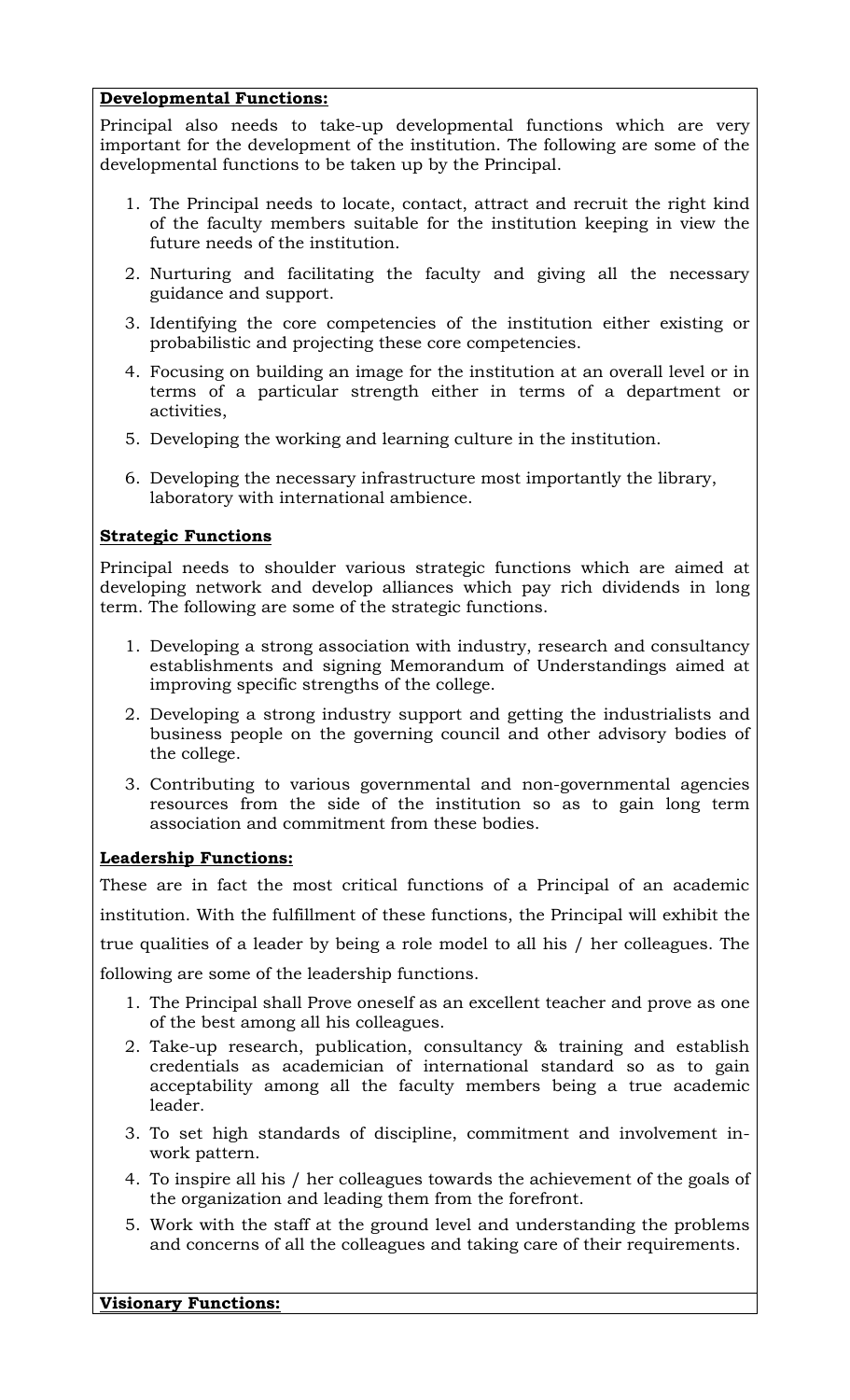These functions are the ultimate functions of a Principal. The following are some of the visionary functions.

- 1. Developing a long term model for the institution and working for realizing this vision in close association with the top management.
- 2. Taking steps at regular intervals which facilitate towards realizing the vision.
- 3. Establishing necessary systems, procedures, and policies facilitating towards realizing the vision,
- 4. Under each of the heads mentioned above, the Principal could take up many more functions suiting to the requirement and needs to the institution from time to time.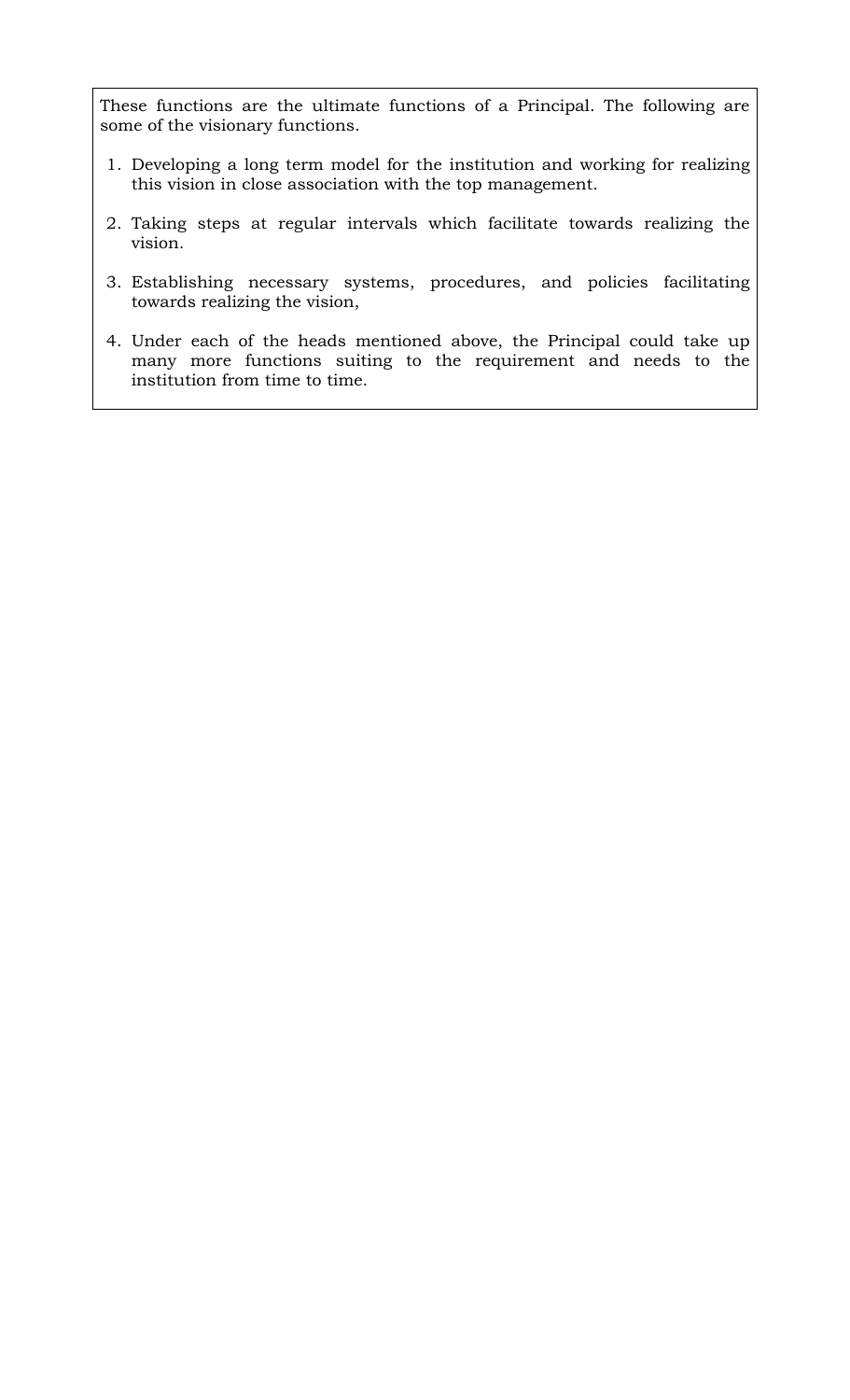मानव संसाधन विकास मंत्रालय MINISTRY OF HUMAN RESOURCE DEVELOPMENT (उच्च शिक्षा विभाग) (Department of Higher Education)

## अधिसूचना

नई दिल्ली दिनांक मार्च 2021

जी.एस.आर...................... भारतीय संविधान के अनुच्छेद 309 के परन्तुक प्रावधानों द्वारा प्रदत्त शक्तियों का प्रयोग करते हुए तथा संघ लोक सेवा आयोग के दिनांक ............... के पत्र संख्या............ द्वारा प्राप्त अनुमोदन एवं दिनांक 19 जून, 2006 की अधिसूचना सं. 96 का अधिक्रमण करते हुए भारत के राष्ट्रपति एतद्द्वारा अण्डमान तथा निकोबार प्रशासन के अधीन डॉ बी. आर. अम्बेडकर प्रौदयोगिकी संस्थान, पहाड़गाँव की स्थापना में धारित प्राचार्य के वर्ग 'क' के पद की भर्ती पद्धति को विनियमित करने के लिए निम्नलिखित नियम बनाते हैं:–

## 1. संक्षिप्त नाम एवं प्रारम्भः

- (i) इन नियमों को "अण्डमान तथा निकोबार प्रशासन के अधीन डॉ बी. आर. अम्बेडकर प्रौद्योगिकी संस्थान, पहाड़गाँव (डॉ बी. आर. अम्बेडकर प्रौद्योगिकी संस्थान, पहाड़गाँव के प्राचार्य के वर्ग 'क' पद) की भर्ती नियमावली–2020'' कहा जाएगा।
- (ii) यह नियमावली इसके शासकीय राजपत्र में प्रकाशन की तिथि से प्रवृत्त होंगे।

2. पदों की संख्या. वर्गीकरण. वेतन बैंड और ग्रेड वेतन या वेतनमान :-

पदों की संख्या, वर्गीकरण, वेतन बैंड और ग्रेड वेतन या वेतनमान वहीं होंगे, जो इन नियमों के साथ संलग्न अनुसूची के कॉलम (2) से (4) तक में विनिर्दिष्ट हैं।

#### 3. भर्ती पद्धति, आयु सीमा, योग्यताएँ आदि :-

उपरोक्त पदों से संबंधित भर्ती पद्धति, आयु सीमा, योग्यताएँ और अन्य बातें वही होंगी जो उक्त अनुसूची के कॉलम (5) से (13) तक में विनिर्दिष्ट हैं।

4. अयोग्यताएँ :-

कोई भी ऐसा व्यक्ति सेवा में नियुक्ति के लिए पात्र नहीं होगा, जिसने :

(क) ऐसे व्यक्ति से विवाह या विवाह संविदा की हो, जिसका पति / पत्नी जीवित हो;

#### या

(ख) पति / पत्नी के जीवित होते हुए भी किसी अन्य व्यक्ति से विवाह या विवाह संविदा की हो;

परन्तू केन्द्र सरकार को यह समाधान हो जाने पर कि ऐसे विवाह उस व्यक्ति पर और उस विवाह के दूसरे पक्ष पर लागू होने वाली स्वीय विधि के अधीन अनुज्ञेय है तथा ऐसा करने के अन्य आधार है, किसी भी व्यक्ति को इस नियम के प्रवर्तन से छूट दे सकते हैं।

इस नियमावली के प्रवृत्तन से पूर्व मानव संसाधन विकास मंत्रालय के दिनांक 5. आरंभिक गठनः— 20 / 12 / 2011 के कार्यालय आदेश सं. 4–10–2010–टी.एस.–II के तहत अण्डमान तथा निकोबार प्रशासन के अधीन डॉ. बी.आर.अम्बेडकर प्रौद्योगिकी संस्थान, पहाडगाँव, पोर्ट ब्लेयर में नियमित आधार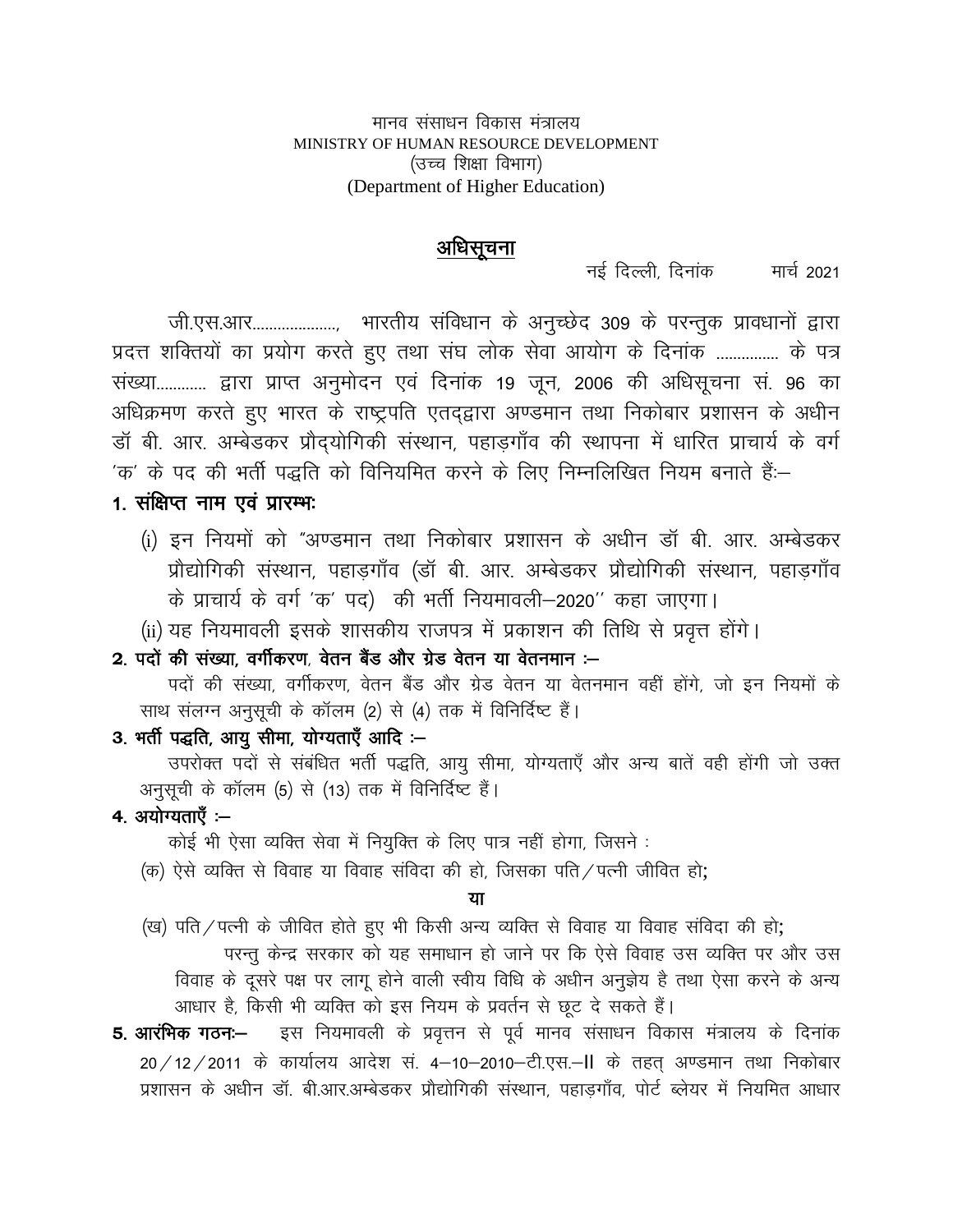पर प्राचार्य / निदेशक के पद को धारण करने वाले पदधारियों को इस नियमावली के प्रावधानों के अनुसार नियुक्त समझा जाएगा।

## 6. ढील देने की शक्ति $-$

जहाँ केन्द्र सरकार को ऐसा लगे कि किसी भी श्रेणी या वर्ग के व्यक्तियों के संबंध में इन नियमों के किसी भी उपबन्ध में ढील देना आवश्यक या समीचीन हो, तो केन्द्र सरकार संघ लोक सेवा आयोग के परामर्श एवं ऐसा करने के कारणों को अभिलिखित करते हुए आदेश द्वारा ऐसा कर सकते हैं ।

### $7.$  व्यावृत्ति $\cdot$  –

इन नियमों की कोई भी बात ऐसे आरक्षण, आयु सीमा संबंधी छूट तथा अन्य रियायतों पर प्रभाव नहीं डालेगी, जिनका इस संबंध में केन्द्र सरकार द्वारा समय-समय पर जारी किए गए आदेशों के अनुसार अनुसूचित जाति, अनुसूचित जनजाति, भूतपूर्व–सैनिक और अन्य विशेष वर्गों के व्यक्तियों के लिए उपबन्ध कराना अपेक्षित है।

संयुक्त सचिव(प्रशासन)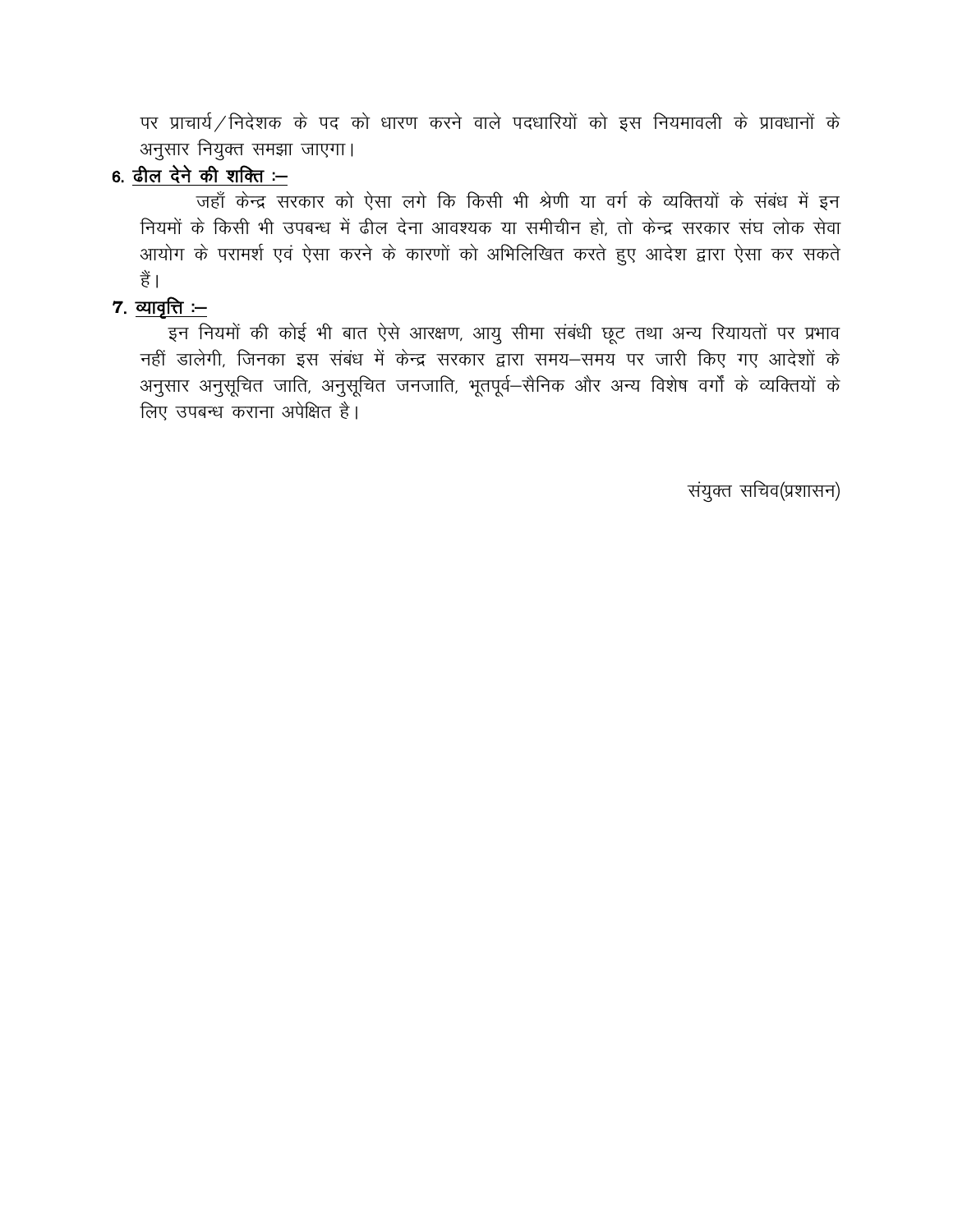# <u>अनुसूची–ा</u>

| क्र.स.         | मानदण्ड                    | प्रस्तावित भर्ती नियमावली                                                        |
|----------------|----------------------------|----------------------------------------------------------------------------------|
| 1              | पदनाम                      | प्राचार्य                                                                        |
| 2              | पद संख्या                  | 01 * 2020 (कार्यभार के अनुसार परिवर्तनीय)                                        |
| 3              | वर्गीकरण                   | सामान्य केन्द्रीय सेवाएँ वर्ग 'क' राजपत्रित, अलिपिकीय                            |
| 4              | वेतन बैंड और ग्रेड         | लेवल 14                                                                          |
|                | वेतन $\angle$ वेतनमान      | े.144200 से `.218200                                                             |
|                |                            | (एआईसीटीई वेतन मैट्रिक्स 2019)                                                   |
| 5              | चयनपद या गैर चयनपद         | चयनपद                                                                            |
| 6              | सीधी भर्ती के लिए आयु      | 50 वर्ष से अधिक नहीं होनी चाहिए (केन्द्र सरकार द्वारा जारी                       |
|                | सीमा                       | अनुदेशों-आदेशों के अनुसार सरकारी कर्मचारियों के लिए पाँच                         |
|                |                            | वर्ष तक की छूट)                                                                  |
|                |                            | <b>नोटः</b> आयु सीमा को निर्धारित करने की निर्णायक तिथि को संघ                   |
|                |                            | लोक सेवा आयोग ⁄ कर्मचारी चयन आयोग के द्वारा                                      |
|                |                            | विज्ञापित किया जाएगा।                                                            |
| $\overline{7}$ | सीधी भर्ती के लिए अपेक्षित | ए.आई.सी.टी.ई. के दिनांक 01.03.2019 की अधिसूचना, खंड 5.2                          |
|                | शैक्षिक एवं अन्य योग्यताएँ | (एफ) पृष्ठ सं.14-15 / पत्राचार)                                                  |
|                |                            | सीधी भर्ती                                                                       |
|                |                            | (क) संबंधित विषय ⁄ शाखा में पी.एच.डी. (विद्या वाचस्पति) की                       |
|                |                            | उपाधि तथा संबंधित शाखा में स्नाातक या निष्णात स्तर पर                            |
|                |                            | किसी एक में प्रथम श्रेणी या समकक्ष                                               |
|                |                            | (ख) कम से कम दो सफल पी.एच.डी. के लिए पर्यवेक्षक / सह                             |
|                |                            | पर्यवेक्षक के रूप मार्ग दर्शन किया हो तथा एस.सी.आई.                              |
|                |                            | जर्नलों / यू.जी.सी. / ए.आई.सी.टी.ई. अनुमोदित जर्नलों की                          |
|                |                            | सूची में कम से कम 8 शोध–पत्र प्रकाशित किया हो।                                   |
|                |                            | अध्यापन/अनुसंधान/उद्योग में न्यूनतम 15 वर्ष का अनुभव,<br>$(\pi)$                 |
|                |                            | जिसमें से कम से कम तीन वर्ष प्रोफेसर के पद के समकक्ष                             |
|                |                            | पद पर कार्य करने का अनुभव होना चाहिए।                                            |
|                |                            | नोट :                                                                            |
|                |                            | 1. यह पद पाँच वर्ष की अवधि के लिए संविदागत प्रकृति का                            |
|                |                            | होगा और इसे कार्य निष्पादन को देखते हुए अगले एक<br>अवधि के लिए बढाया जा सकता है। |
|                |                            | 2. निष्पादन का निर्धारण संबद्ध विश्वविद्यालय द्वारा गठित समिति                   |
|                |                            | के माध्यम से किया जाएगा।                                                         |
|                |                            | 3. अंतिम अवधि को पूरा करने के पश्चात पदधारी अपने मूल                             |
|                |                            | संगठन में अपने पूर्व पदनाम, जिसमें वह प्रोफसर/वरिष्ट                             |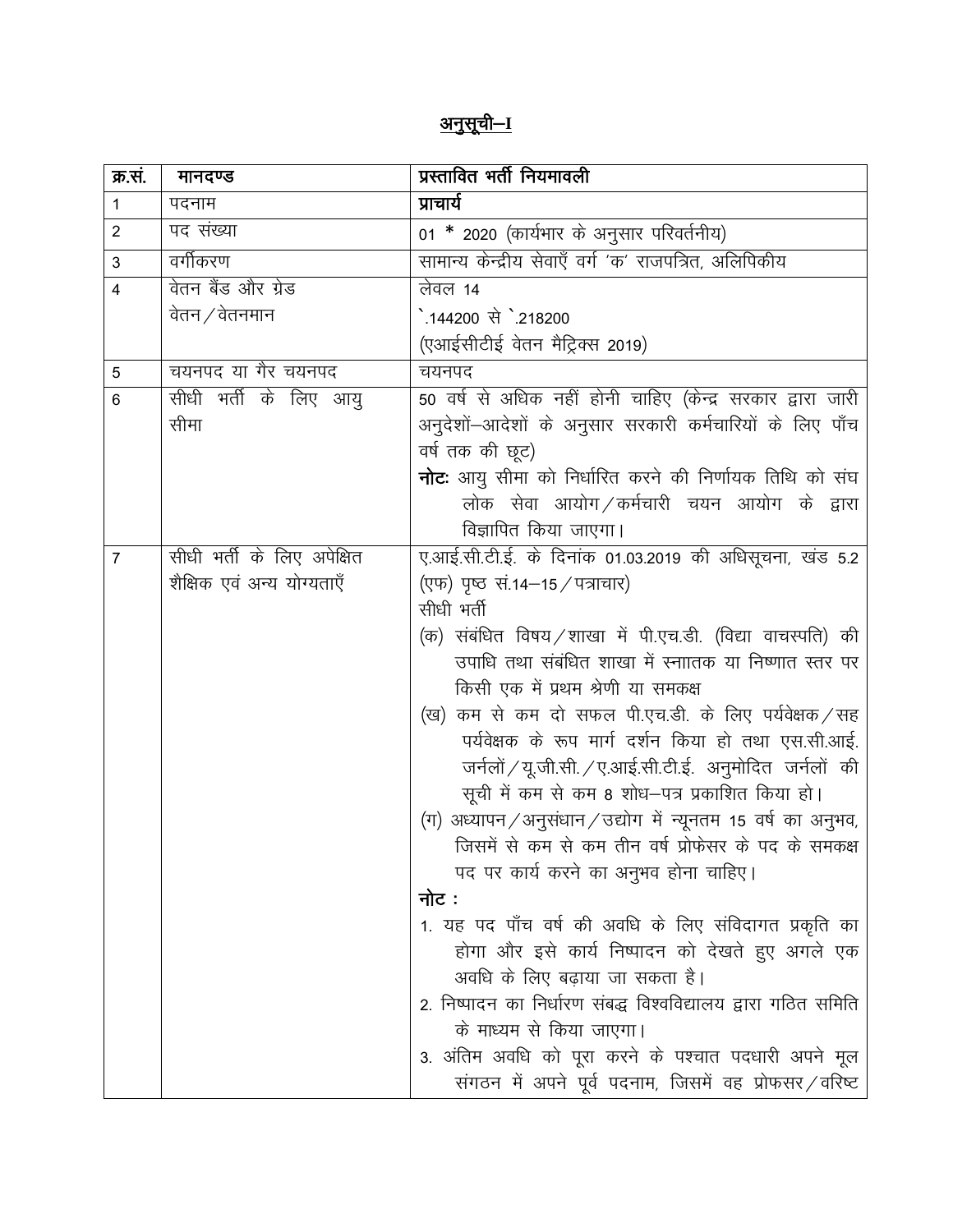| प्रोफेसर, जैसा भी मामला हो, के पदनाम पर कार्यभार ग्रहण           |
|------------------------------------------------------------------|
| किया था, में पदभार ग्रहण कर सकता है।                             |
| नोट 1:                                                           |
| विद्यमान पदधारियों, जिन्हें बुनियादी न्यूनतम अर्हता जैसे विज्ञान |
| निष्णात (गणित), विज्ञान निष्णात (बायोटेकनोलॉजी), विज्ञान         |
| निष्णात (इलोक्ट्रोनिक्स), विज्ञान निष्णात(कम्प्यूटर विज्ञान एवं  |
| संबद्ध विषय), विज्ञान निष्णात (भौतिकी), विज्ञान निष्णात (रसायन   |
| विज्ञान) एम.सी.ए, पी.जी.डी.एम, ए.एम.आई.ई. /वाणिज्य निष्णात       |
| या कोई अन्य समान अर्हता, जिसे भर्ती के समय पात्र माना गया        |
| था के आधार पर शिक्षण–स्टाफ के रूप में भर्ती किया गया है,         |
| या जिन्होंने ए.आई.सी.टी.ई. के दिनांक 13 मार्च, 2010 के राजपत्र   |
| के प्रकाशन से पूर्व ऐसे पाठ्यक्रमों में प्रवेश लिया है, को उस या |
| अन्य संस्थान में पदोन्नति के साथ–साथ सीधी भर्ती के लिए भी        |
| पात्र माना जाएगा बशर्ते वे ऐसे विभिन्न शिक्षण पदों के लिए        |
| विनिर्दिष्ट पात्रता के अन्य मानदंड या उच्च अर्हता, यदि कोई हो,   |
| को पूरा करता हो। [ए.आई.सी.टी.ई. के दिनांक 01.03.2019 की          |
| अधिसूचना, खण्ड 7.5 (पृष्ठ संख्या 17 / पत्राचार)]                 |
| नोट 2:                                                           |
| (i) इंजीनियरिंग की सही शाखा / विषय, जिसमें शैक्षणिक अर्हता       |
| एवं अनुभव की आवश्यकता है, को भर्ती के समय सूचित                  |
| किया जाएगा। [कृपया ए.आई.सी.टी.ई. के दिनांक                       |
| 01–03–2019 की अधिसूचना, खण्ड 7.4 का संदर्भ लें, (पृष्ठ           |
| 17 / पत्राचार)                                                   |
| (ii) पी.एच.डी. के समकक्षता के लिए 5 अंतराष्ट्रीय जर्नल पेपर      |
| प्रकाशित करना होगा और प्रत्येक जर्नल का कुमुलेटिव                |
| इम्पैक्ट इनडेक्स 2.0 से कम नहीं होना चाहिए और पदधारी             |
| इसका मुख्य लेखक होना चाहिए तथा सभी पाँचों प्रकाशन                |
| लेखक के विशेषज्ञता के क्षेत्र से होना चाहिए। इसके                |
| विकल्पतः वह व्यक्ति कम से कम दो पैटेंट हासिल किया हो             |
| या राज्य या राष्ट्रीय स्तर पर मान्यता प्राप्त अपने कार्यस्थल     |
| की उत्पादकता को बढ़ाने के लिए योगदान दिया हो या                  |
| किसी राष्ट्रीय अकादमियों के अद्येता (फेलो) के रूप में चुना       |
| गया हो। हालांकि समकक्षता प्रदान करने की प्रक्रिया को             |
| संबंधित संबद्ध विश्वविद्यालय के द्वारा तैयार किया जाएगा।         |
| ए.आई.सी.टी.ई. के दिनांक 01.03.2019<br>[कृपया<br>के               |
| अधिसूचना, खण्ड 7.2 का संदर्भ लें, (पृष्ठ सं. 16 / पत्राचार)]     |
| (iii) उपयुक्त स्तर एवं अनुप्रयोज्य अनुसार डिप्लोमा संस्थानों के  |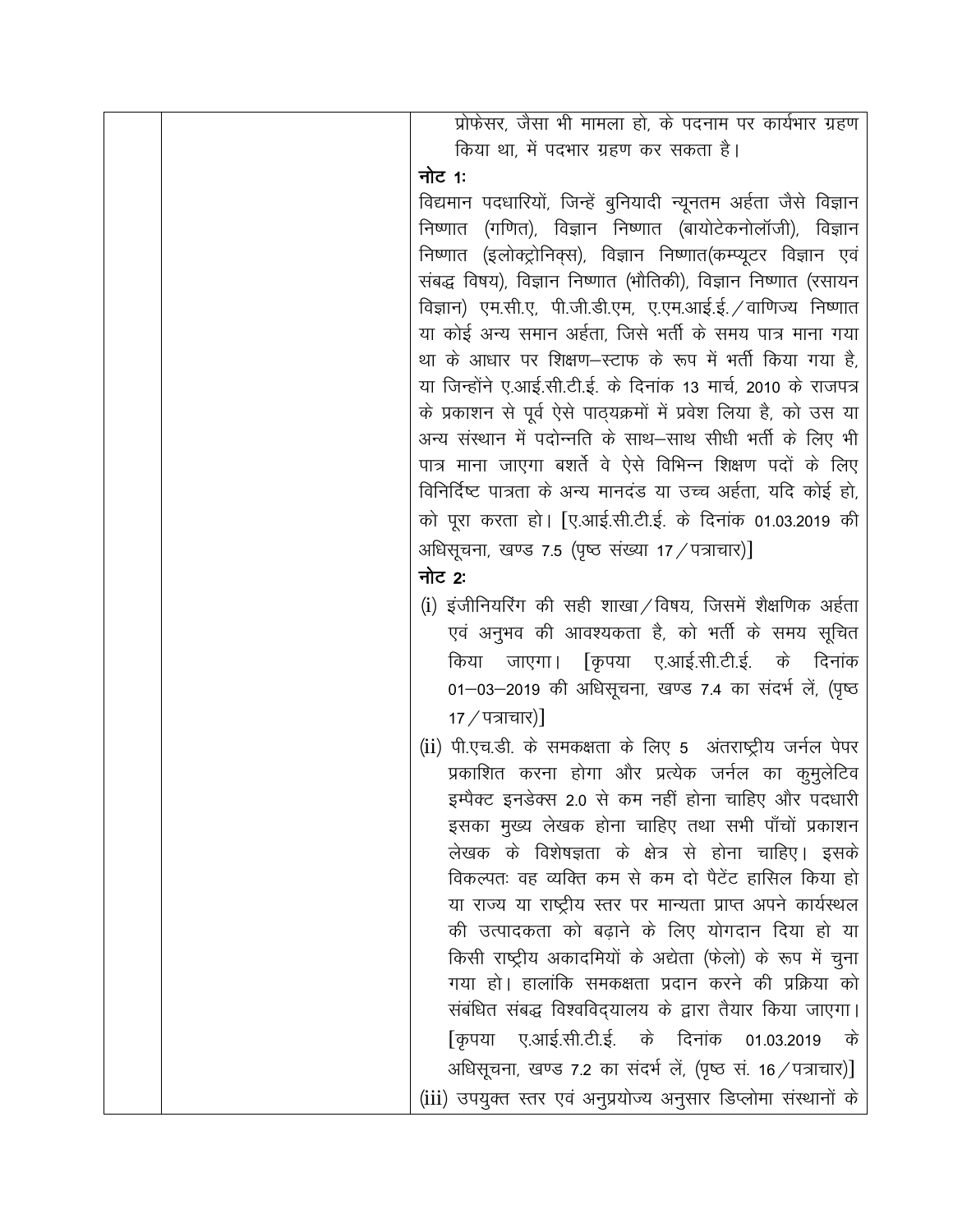|    |                                                             | अनुभव को भी डिग्री स्तर के संस्थानों के अनुभव के समकक्ष       |
|----|-------------------------------------------------------------|---------------------------------------------------------------|
|    |                                                             | माना जाएगा। हालांकि ए.आई.सी.टी.ई के दिनांक 01.03.             |
|    |                                                             | 2019 के अधिसूचना के अनुसार विचाराधीन पद के लिए                |
|    |                                                             | अनिवार्य वेतनमान, योग्यता, अनुभव तथा शोध योगदान वही           |
|    |                                                             | होंगे। [कृपया ए.आई.सी.टी.ई के दिनांक 01.03.2019 के            |
|    |                                                             | अधिसूचना, खण्ड 2.26 का संदर्भ लें (पृष्ठ सं.                  |
|    |                                                             | 08 / पत्राचार)                                                |
|    |                                                             | हालांकि, पिछली सेवा का आंकलन ए.आई.सी.टी.ई के                  |
|    |                                                             | दिनांक 01.03.2019 के अधिसूचना के खण्ड 2.25 के अनुसार          |
|    |                                                             | होंगे।                                                        |
|    |                                                             | $(iv)$ यदि श्रेणी / क्लास) या डिविज़न नहीं प्रदान किया गया है |
|    |                                                             | तो संपूर्णांक के न्यूनतम 60 प्रतिशत अंकों को प्रथम श्रेणी या  |
|    |                                                             | डिविज़न के समकक्ष माना जाएगा। यदि ग्रेड प्वाइंट को            |
|    |                                                             | अपनाया गया है तो अधोलिखित के अनुसार ग्रेड प्वाइंट             |
|    |                                                             | औसत को समकक्ष अंको में परिवर्तित किया जाएगा।                  |
|    |                                                             | ग्रेड प्वाइंट  <br>समकक्ष                                     |
|    |                                                             | 55 प्रतिशत<br>6.25                                            |
|    |                                                             | 60 प्रतिशत<br>6.75                                            |
|    |                                                             | 65 प्रतिशत<br>7.25                                            |
|    |                                                             | ७० प्रतिशत<br>7.75                                            |
|    |                                                             | 75 प्रतिशत<br>8.25                                            |
|    |                                                             | [कृपया ए.आई.सी.टी.ई. के दिनांक 01.03.2019 के अधिसूचना,        |
|    |                                                             | खंड 7.3 का संदर्भ लें (पृष्ठ सं. 16 / पत्राचार)]              |
| 8  | क्या सीधी भर्ती के लिए निर्धारित                            | लागू नहीं                                                     |
|    | आयु एवं शैक्षिक योग्यताएँ                                   |                                                               |
|    | पदोन्नति के मामले में लागू होगा?                            |                                                               |
| 9  | परिवीक्षा की अवधि, यदि कोई हो । परिवीक्षा की अवधि नहीं होगी |                                                               |
| 10 | भर्ती की पद्धति, क्या सीधी भर्ती   सीधी भर्ती:              |                                                               |
|    | द्वारा या पदोन्नति द्वारा<br>या                             |                                                               |
|    | प्रतिनियुक्ति ⁄ आमेलन) द्वारा) तथा                          |                                                               |
|    | विभिन्न पद्धतियों द्वारा भरे जाने                           |                                                               |
|    | रिक्तियों का प्रतिशत।                                       |                                                               |
| 11 | पदोन्नति / प्रतिनियुक्ति / आमेलन                            | प्रतिनियुक्ति के आधार परः                                     |
|    | द्वारा भर्ती करने के मामले में, वे                          | क)                                                            |
|    | जिनसे<br>पदोन्नति $\angle$<br>ग्रेड                         | (i) नियमित आधार पर अनुरूप पद धारण करता हो                     |
|    | प्रतिनियुक्ति ⁄ आमेलन किया जाना                             | (ii) ए.आई.सी.टी.ई. की अधिसूचना(स्नातक)19 के अनुसार स्तर-      |
|    | है ।                                                        | 14 के पद पर तीन वर्ष की नियमित सेवा की हो, एवं                |
|    |                                                             | ख) पैरा 7 में सीधी भर्ती के लिए विनिर्दिष्ट शैक्षणिक योग्यता  |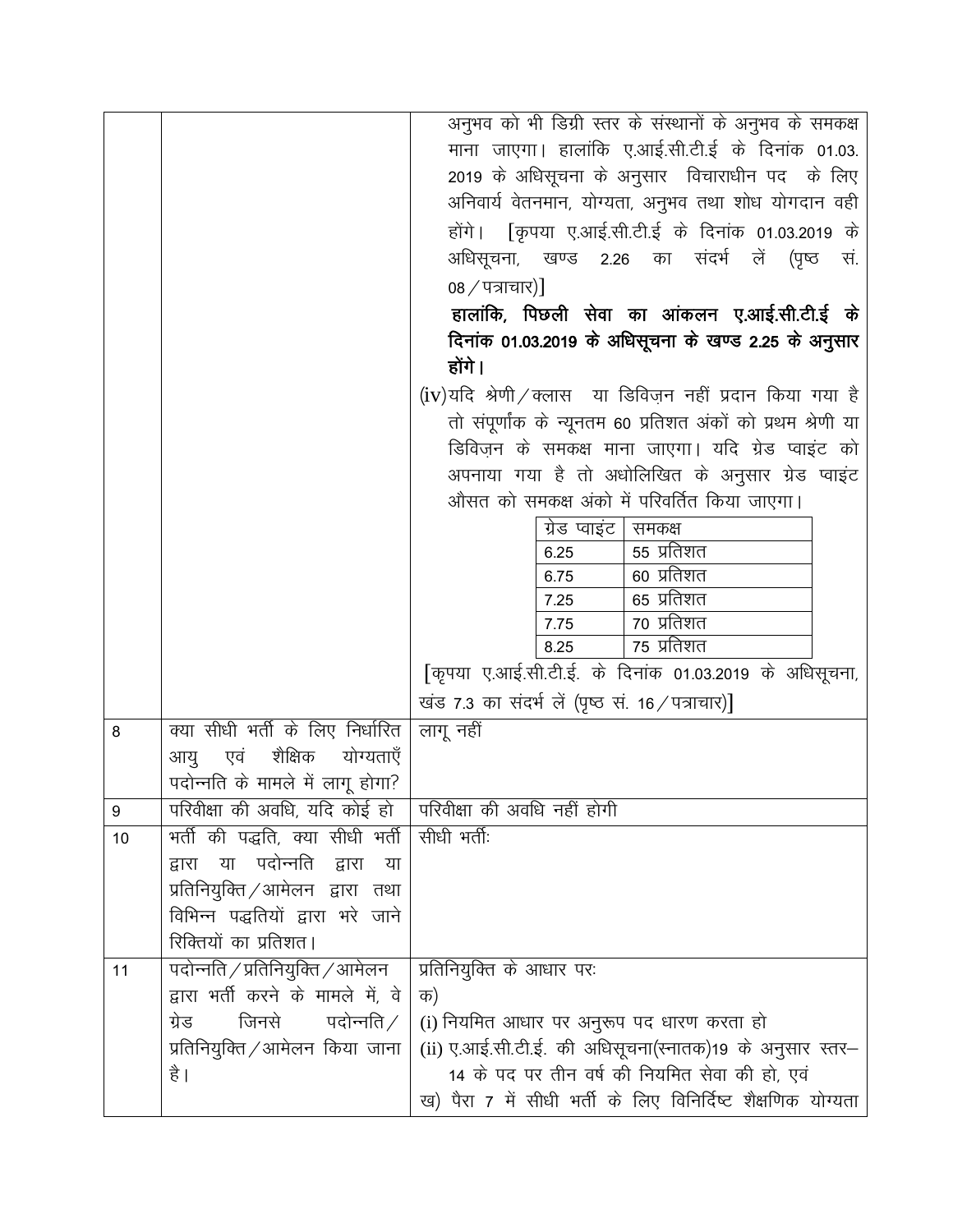|    |                                        | धारण करता हो।                                                  |
|----|----------------------------------------|----------------------------------------------------------------|
|    |                                        | (कार्मिक एंव प्रशिक्षण विभाग के दिनांक 31.12.2010 की           |
|    |                                        | अधिसूचना के खंड 3.11.4 का संदर्भ लें, पृष्ठ सं.103 / पत्राचार) |
| 12 | विभागीय पदोन्नति समिति<br>यदि          | वर्ग 'क' विभागीय पदोन्नति समिति (सीधी भर्ती के पदधारियों के    |
|    | विद्यमान है तो उसका गठन क्या           | स्थायीकरण के लिए)                                              |
|    | हे?                                    | 1. मुख्य सचिव, अं. तथा नि. प्रशासन<br>– अध्यक्ष                |
|    |                                        | 2. सचिव (शिक्षा), अं. तथा नि. प्रशासन - सदस्य                  |
|    |                                        | 3. सचिव (विधि), अं. तथा नि. प्रशासन - सदस्य                    |
| 13 | परिस्थितियाँ<br>जिसमें<br>संघ<br>लोक । | प्रत्येक अवसर पर संघ लोक सेवा आयोग से परामर्श<br>करना          |
|    | सेवा आयोग से परामर्श किया  आवश्यक है।  |                                                                |
|    | जाना है।                               |                                                                |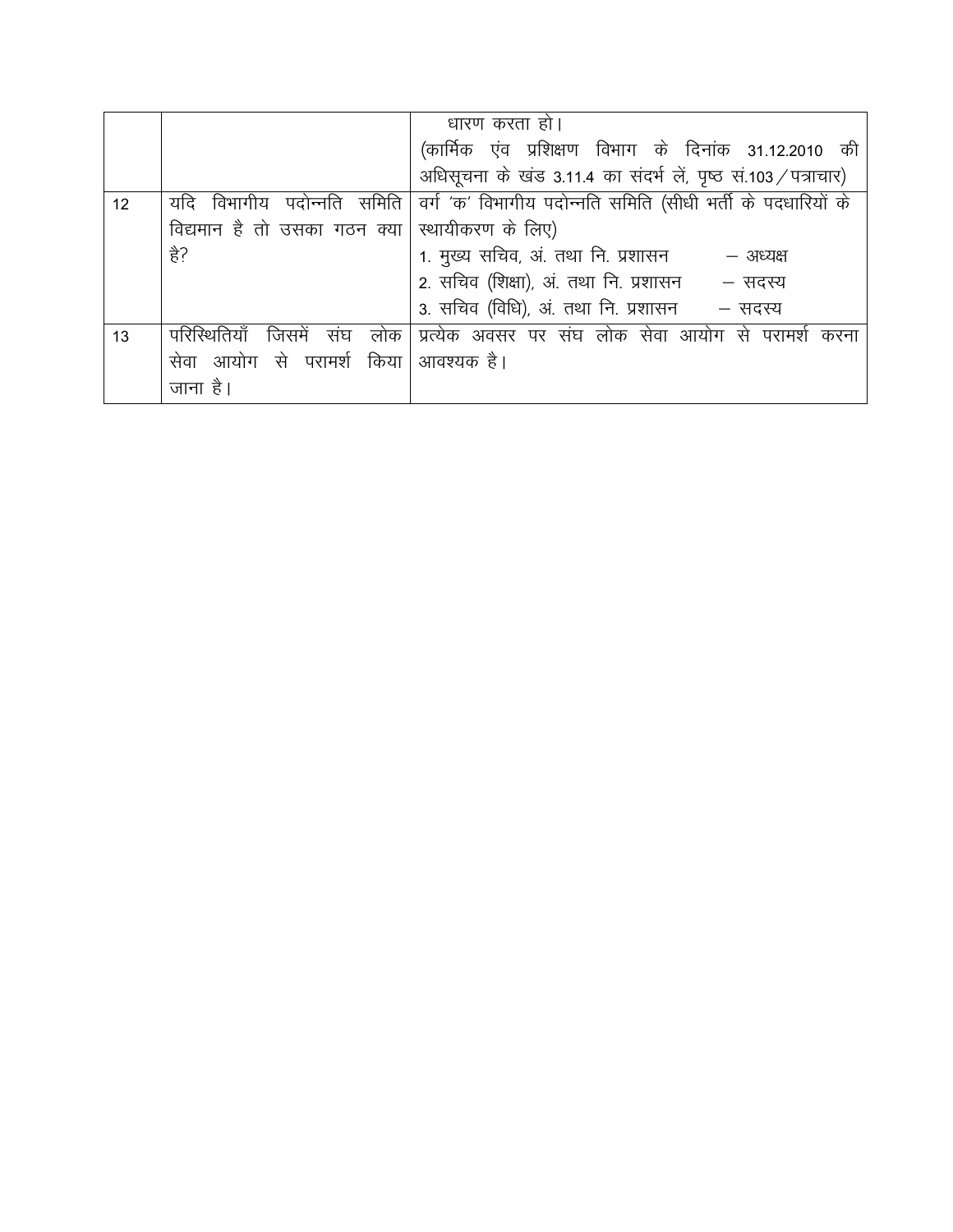## प्राचार्य का उत्तरदायित्व

## उत्तरदायित्व में शामिल है:-

केवल संस्थान के शीर्ष प्रबंधन (अध्यक्ष तथा शिक्षा सचिव) को रिपोर्ट करेंगे और संस्थान के निम्नलिखित कार्यों में उनका सहयोग करेंगे।

- 1. विनियमन / अनुवीक्षण
- 2. विकास के कार्य
- 3. कार्यनीति संबंधी कार्य
- 4. नेतृत्व संबंधी कार्य
- 5. दूरदर्शी कार्य

## विनियमन/अनुवीक्षणः

शैक्षणिक तथा सामान्य प्रशासन का विनियमन और तंत्रों, नीतियों, प्रक्रियाओं तथा संस्थान के कार्यकलापों अनुवीक्षण करना प्राचार्य का एक महत्वपूर्ण उत्तरदायित्व है जिससे कि सरकार के अनुवीक्षण निकायों, जैसे अखिल भारतीय तकनीकी शिक्षा परिषद; तकनीकी शिक्षा विभाग, तथा विश्वविद्यालयों के आकांक्षाओं को पुरा करने के साथ–साथ शीर्ष प्रबंधन, विद्यार्थियों एवं उनके माता–पिता के उम्मीदों को भी पूरा किया जा सके। इस श्रेणी के अंतर्गत आने वाले कुछ महत्वपूर्ण उत्तरदायित्व इस प्रकार है:-

- 1. शैक्षणिक एवं प्रशासनिक कर्मचारियों के कार्यों का अनुवीक्षण करना और इस बात पर ध्यान देना कि वे विहित अनुसार अपने सभी उत्तरदायित्वों का पालन कर रहे हैं।
- 2. प्रशासनिक तथा शैक्षणिक कर्मचारियों के आचरण का अनुवीक्षण जिसमें उनकी नियमितता, अनुशासन तथा आचरण का अनुवीक्षण करना।
- 3. विद्यार्थियों के अनुशासन और आचरण (उपस्थिति सहित) का अनुवीक्षण करना तथा संस्थान में शिष्टता बनाए कर रखना।
- 4. निर्धारित पाठयक्रम के अनुसार तथा विश्वविद्यालय ⁄अखिल भारतीय तकनीकी शिक्षा परिषद / प्रबंधन द्वारा सुझाए शिक्षण / संस्थागत रीति विज्ञान के अनुसार प्रभावी शिक्षण के लिए अनुवीक्षण करना।
- 5. कार्यालय द्वारा पालन किए जाने वाले सभी प्रक्रियाएँ, जिसमें दाखिला, शुल्क एकत्र करना, उपस्थिति, भर्ती, वेतन का भुगतान, खरीद तथा अधिप्राप्तियाँ, लेखा एवं लेखा-परीक्षा और महाविद्यालय प्रशासन से संबंधित ऐसी अन्य बातें भी शामिल है, का अनुवीक्षण करना।
- 6. संस्थान के भीतर एवं विभागीय, निगम तथा अन्य शैक्षिक निकायों / संस्थानों के साथ सभी संपर्क गतिविधियों का अनुवीक्षण करना।
- 7. संस्थान की ओर से बैठकों का आयोजन. जिसमें कर्मचारियों. विभागाध्यक्षों. समन्वयकों. महाविद्यालय शैक्षिक परिषदों तथा शासी परिषद की बैठकें भी शामिल हैं, का अनुविक्षण करना। सभी आवश्यक ढाँचागत सुविधाएँ जैसे; फर्नीचर तथा फिटिंग्स, प्रयोगशाला उपकरण, पुस्तकें तथा विहित प्रक्रियाओं के अनुसार संस्थान के लिए ऐसी सभी अन्य आवश्यकताओं की अधिप्राप्ति एवं खरीद का अनुवीक्षण करना।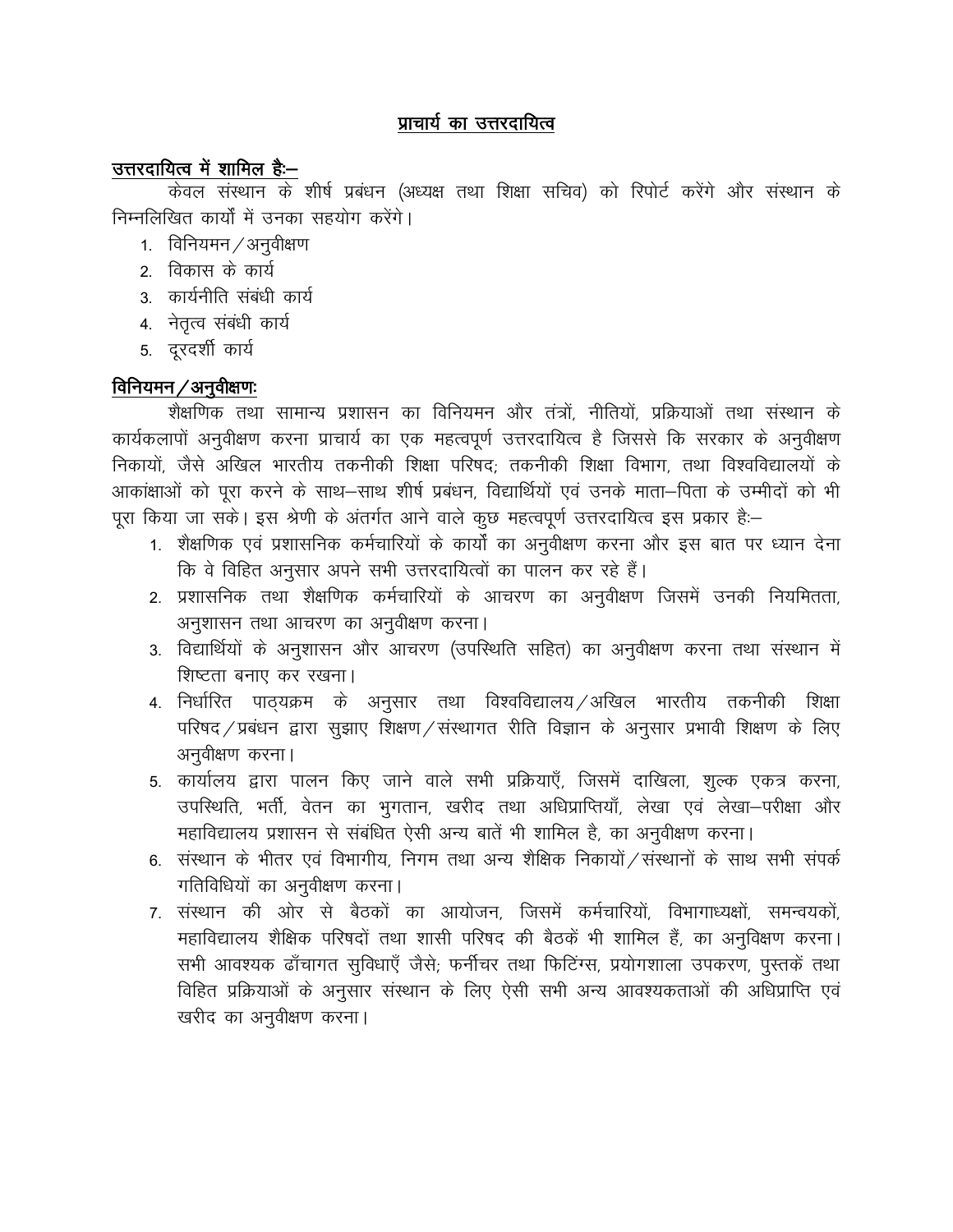- 8. शीर्ष प्रबंधन के अलावा विनियामक निकायों जैसे, अखिल भारतीय तकनीकी शिक्षा परिषद, सरकार द्वारा तथा विश्वविद्यालयों द्वारा की जा रही संस्थान की लेखा परीक्षाओं ओर निरीक्षणों का अनुवीक्षण करना।
- 9. संबंधित कर्मचारियों की सहायता से संस्थान के ढाँचागत सुविधाओं का रख-रखाव करना और संस्थान से जुड़े सभी लोगों की जान–माल की रक्षा करना।
- 10. संस्थान से प्रत्यक्ष एवं अप्रत्यक्ष रूप से जुड़े सभी पक्षकारों के साथ मैत्रीपूर्ण संबंध बनाए रखना।

#### विकासात्मक क्रियाकलाप

प्राचार्य द्वारा विकास कार्यों को भी करवाए जाने की आवश्यकता है, जो संस्थान के विकास के लिए अति महत्वपूर्ण है। प्राचार्य द्वारा किए जाने वाले कुछ विकास के कार्य इस प्रकार हैं:-

- 1. प्राचार्य को संस्थान की भावी जरूरतों को ध्यान रखते हुए संस्थान के लिए उचित संकाय सदस्यों की तलाश, उनसे संपर्क, और उन्हें भर्ती करने की आवश्यकता है।
- 2. सभी आवश्यक मार्गदर्शन एवं सहायता द्वारा संकाय सदस्यों के शैक्षिक उत्थान के लिए सुविधाएँ प्रदान करना।
- 3. संस्थान की प्रमुख विद्यमान अथवा संभावित सक्षमताओं की पहचान करना और उसे प्रदर्शित करना।
- 4. संपूर्ण स्तर पर या किसी विशिष्ट क्षमता के बारे में, चाहे वह विभागीय या क्रियाकलापों के बारे में हो, संस्थान के लिए एक छवि तैयार करने पर ध्यान देना।
- 5. संस्थान में कार्य एवं शिक्षण संस्कृति को विकसित करना।
- 6. आवश्यक बुनियादी सुविधाओं का विकास करना विशेषकर अंतरराष्ट्रीय माहौल के साथ पुस्तकालय, प्रयोगशाला स्थापित करना।

## कार्यनीतिगत क्रियाकलाप

प्राचार्य को विभिन्न महत्वपूर्ण कार्य करने होते हैं जिसका उद्देश्य मित्रता का नेटवर्क बढ़ाना है, जिससे इसका दीर्घकालिक लाभ प्राप्त हो। कुछ महत्वपूर्ण कार्यनीतिगत क्रियाकलाप इस प्रकार हैं:-

- 1. महाविद्यालय की विशिष्ट क्षमताओं में सुधार लाने के उद्देश्य से उद्योग, अनुसंधान तथा परामर्श संस्थापनाओं के साथ बेहतर समन्वय स्थापित करना तथा समझौता ज्ञापन पर हस्ताक्षर करना।
- 2. बेहतर उद्योग सहयोग स्थापित करना और उद्योगपतियों तथा व्यवसाय से जुड़े लोगों को महाविद्यालय की शासी परिषद तथा अन्य सलाहकार निकायों में शामिल करना।
- 3. संस्थान की ओर से विभिन्न सरकारी तथा गैर–सरकारी एजेंसियो को सहयोग प्रदान करना ताकि इन निकायों से दीर्घकालिक जुड़ाव एवं प्रतिबद्धता प्राप्त हो सके।

#### नेतृत्व संबंधी क्रियाकलापः

वास्तव में ये किसी शैक्षणिक संस्थान के प्राचार्य के सबसे महत्वपूर्ण कार्य होते हैं। इन कार्यों को पूरा करने पर प्राचार्य अपने सहकर्मियों के बीच एक आदर्श बनकर एक नेता के सच्चे गुणों को प्रदर्शित करेगा। नेतृत्व के कुछ महत्वपूर्ण कार्य इस प्रकार हैं:-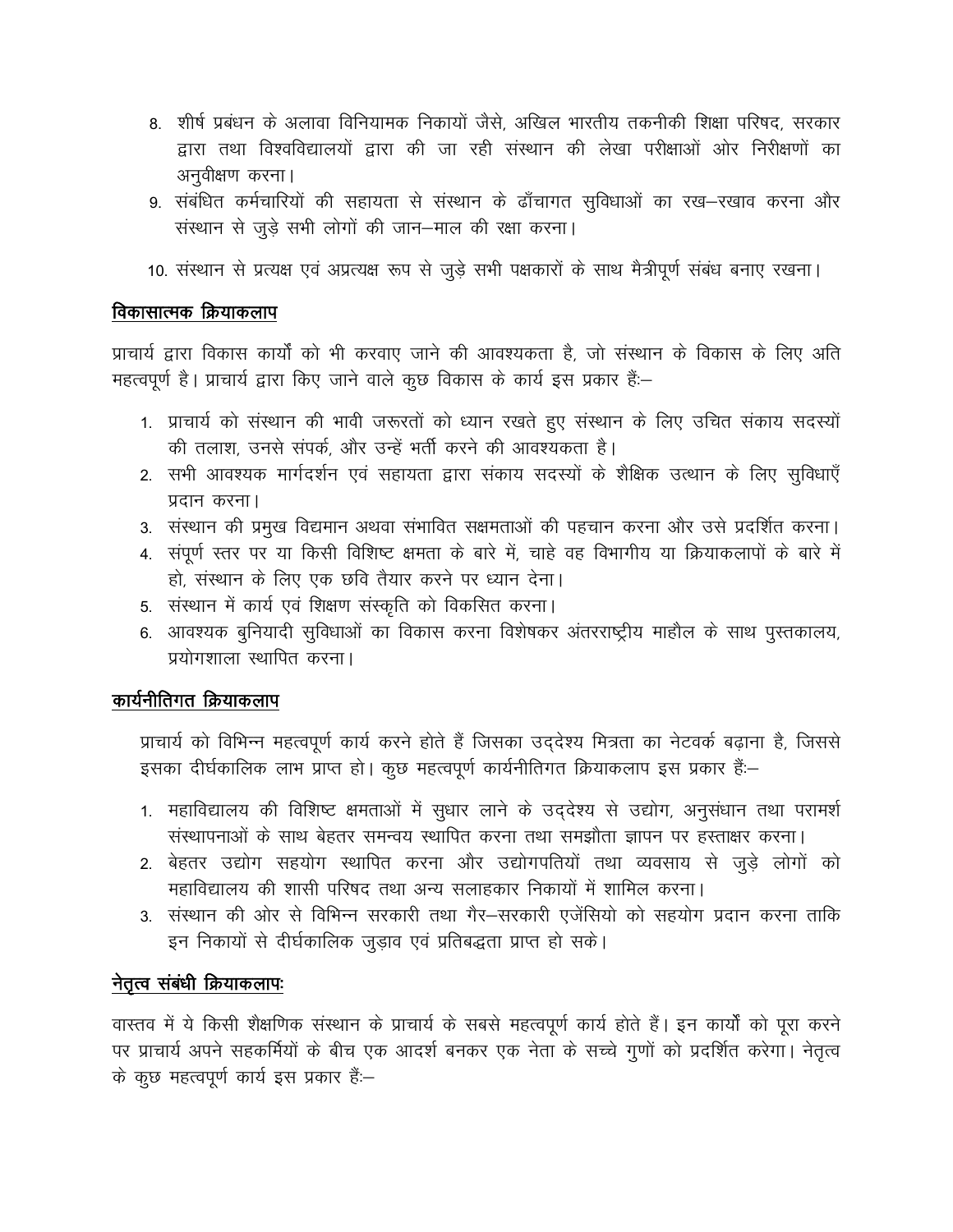- 1. प्राचार्य स्वयं को एक उत्कृष्ट अध्यापक के तौर पर साबित करेगा और अपने सहकर्मियों के बीच अपने आप को सबसे उत्तम सिद्ध करेगा।
- 2. वह अनुसंधान, प्रकाशन, परामर्श कार्य तथा प्रशिक्षण से संबंधित कार्यों को अंजाम देगा और अंतरराष्ट्रीय स्तर के शिक्षाशास्त्री के रूप में स्वयं को प्रतिष्ठित करेगा ताकि वह अपने आप को एक सच्चा शैक्षिक अग्रणीय व्यक्ति के रूप में प्रस्तुत कर संकाय सदस्यों के बीच अपनी स्वीकार्यता प्राप्त कर सके।
- 3. वह अनुशासन, प्रतिबद्धता तथा कार्य शैली में अपनी भागीदारिता के लिए उच्च मानक स्थापित करेगा।
- 4. वह संगठन के लक्ष्यों की प्राप्ति के लिए अपने सभी सहकर्मियों को प्रेरित करेगा और उनका नेतृत्व भी करेगा।
- 5. वह कर्मचारियों के कार्यों को वास्तविक स्तर पर समझ कर अपने सहकर्मियों की समस्याओं और चिंताओं को समझेगा और उनकी अपेक्षाओं को पूरा करेगा।

## दूरदर्शी क्रियाकलापः-

ये कार्य प्राचार्य के मूलभूत कार्य हैं। कुछ दूरदर्शी कार्य इस प्रकार हैं:-

- 1. संस्थान के लिए दीर्घकालिक मॉडल विकसित करना और शीर्ष प्रबंधन के साथ मिलकर इस विजन को पुरा करने हेतु कार्य करना।
- 2. विजन को पूरा करने के लिए नियमित अंतराल पर आवश्यक कदम उठाना।
- 3. विजन को पूरा करने के लिए आवश्यक प्रणालियाँ स्थापित करेगा और प्रक्रियाएँ एवं नीतियाँ तैयार करेगा।

उपरोक्त प्रत्येक शीर्ष के अंतर्गत प्राचार्य द्वारा समय–समय पर संस्थान के अपेक्षाओं एवं आवश्यकताओं के अनुसार और भी कई ऐसे कार्य करेगा जो वह उचित समझे।

सहायक सचिव(उच्च शिक्षा)